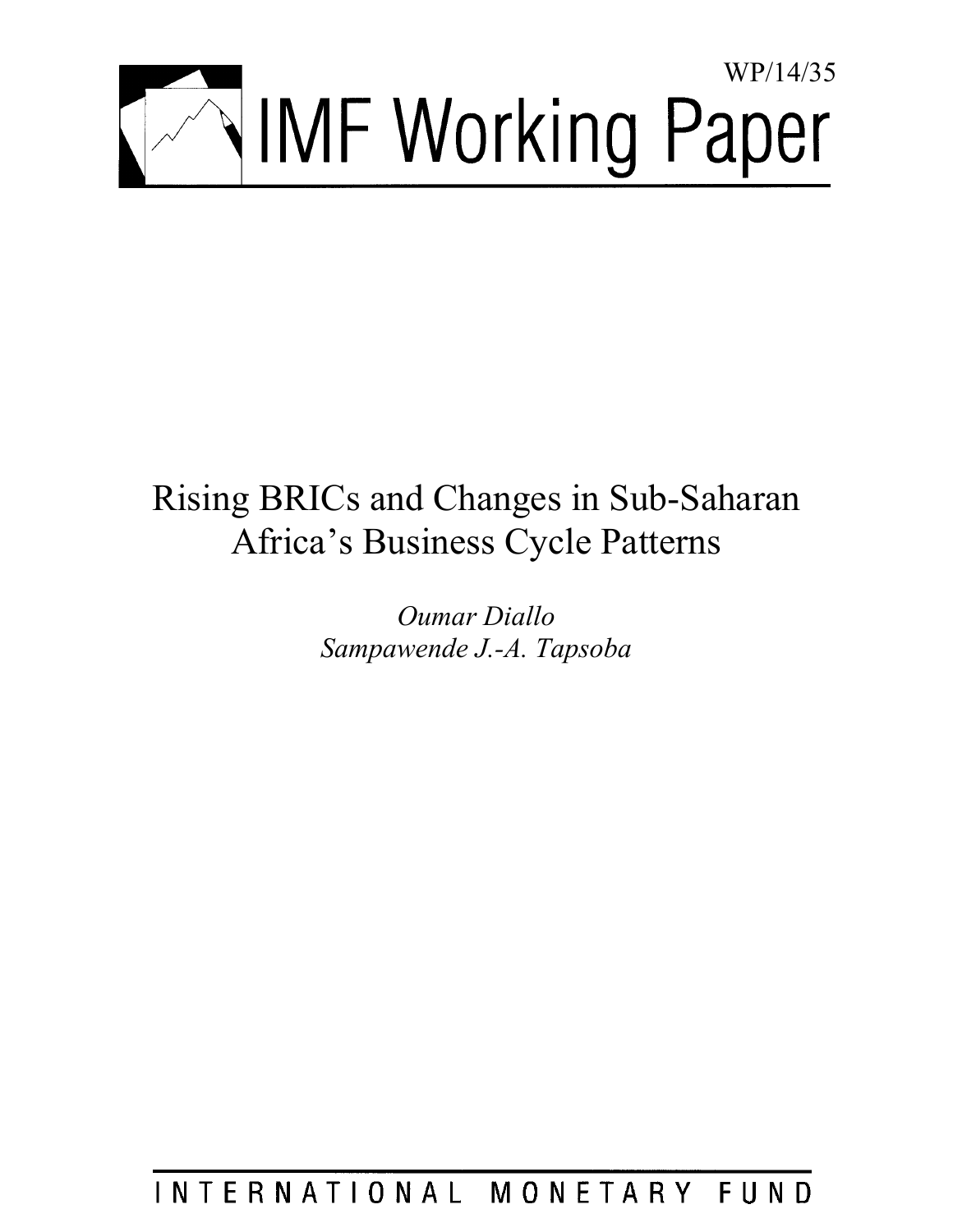## Office of Executive Directors

## **Rising BRICs and Changes in Sub-Saharan Africa's Business Cycle Patterns**

## **Prepared by Oumar Diallo and Sampawende J.-A. Tapsoba1**

Authorized for distribution by Kossi Assimaidou

February 2014

**This Working Paper should not be reported as representing the views of the IMF.**  The views expressed in this Working Paper are those of the author(s) and do not necessarily represent those of the IMF or IMF policy. Working Papers describe research in progress by the author(s) and are published to elicit comments and to further debate.

## **Abstract**

This paper assesses the extent to which Sub-Saharan Africa (SSA)'s business cycle is synchronized with that of the rest of the world (RoW). Findings suggest that SSA's business cycle has not only moved in the same direction as that of the RoW, but has also gradually drifted away from the G7 in favour of the BRICs. Trade with the BRICs turns out to be the strongest driver of this shift. Much of this impact unfolds through aggregate demand impulse from trade. As fiscal policy stances in SSA and the BRICs are not synchronized, they have not caused cyclical output correlation between these two groups of countries. Also, financial openness, which is at a very early stage across most SSA countries, has acted as a neutral force.

JEL Classification Numbers: E3, F1, F3.

Keywords: Business Cycle Synchronicity, Trade, Sub-Saharan Africa, and the BRICs. Author's E-Mail Address: dialloo@un.org; stapsoba@imf.org.

<sup>&</sup>lt;sup>1</sup> The authors express great appreciation to Kossi Assimaidou, Executive Director, and Abdoulaye Tall, Senior Advisor, for kindly agreeing to steer the IMF internal review process. The authors would also like to thank, without implication, Andrew Berg, Pedro Conceição, Kavazeua Katjomuise, Leonce Ndikumana, Nkunde Mwase, Montfort Mlachila, Chris Papageorgiou, Khalil Rahman, Heidi Schroderus-Fox, Raul Cabral, Andy Warner, and Susanna Wolf for their insightful comments and suggestions on an earlier version of this paper. Oumar Diallo is a staff member of the United Nations Secretariat, New York, NY 10017―USA. The views and opinions expressed in the paper are those of the author and do not necessarily reflect those of the United Nations Secretariat. All remaining errors are those of the authors.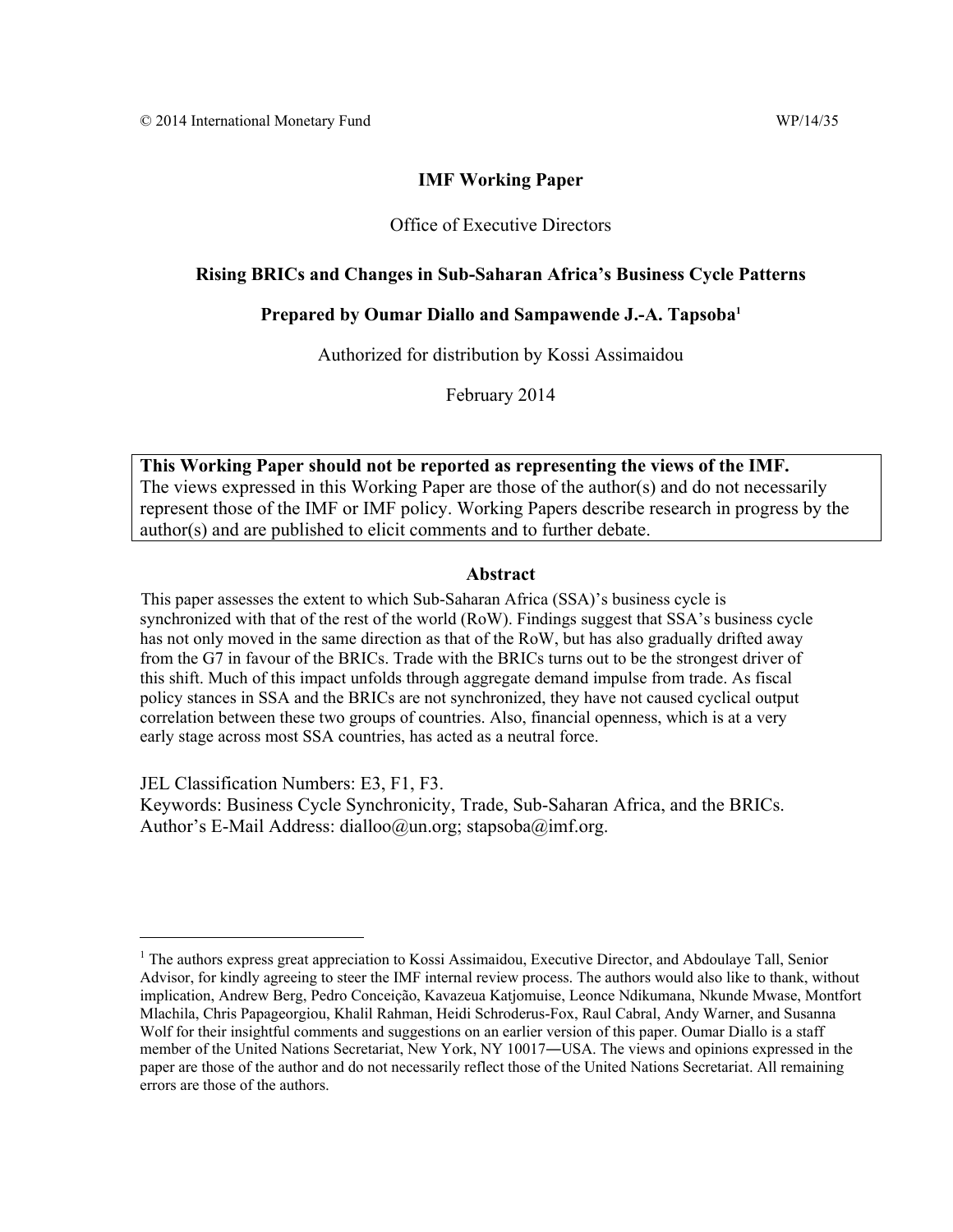# Contents

# Tables

| Table 1. SSA and the Global Economy: Trade Intensity and Business Cycle Synchronicity 13 |  |
|------------------------------------------------------------------------------------------|--|
| Table 2. SSA and the Global Economy: Trade Intensity and Business Cycle Synchronicity    |  |
|                                                                                          |  |
| Table 3. SSA and the Global Economy: Trade Intensity and Business Cycle Synchronicity,   |  |
|                                                                                          |  |
| Table 4. SSA and the Global Economy: Trade Intensity and Business Cycle Synchronicity,   |  |
|                                                                                          |  |
|                                                                                          |  |
| Table 6. Trade Intensity and BCS: SSA, the BRICs, and the G7, Multivariate Model 23      |  |
|                                                                                          |  |

# Figures

|  |  | Figure 1. SSA and the Global Economy: Output Synchronicity and Trade Intensity (1970- |  |  |  |
|--|--|---------------------------------------------------------------------------------------|--|--|--|
|  |  |                                                                                       |  |  |  |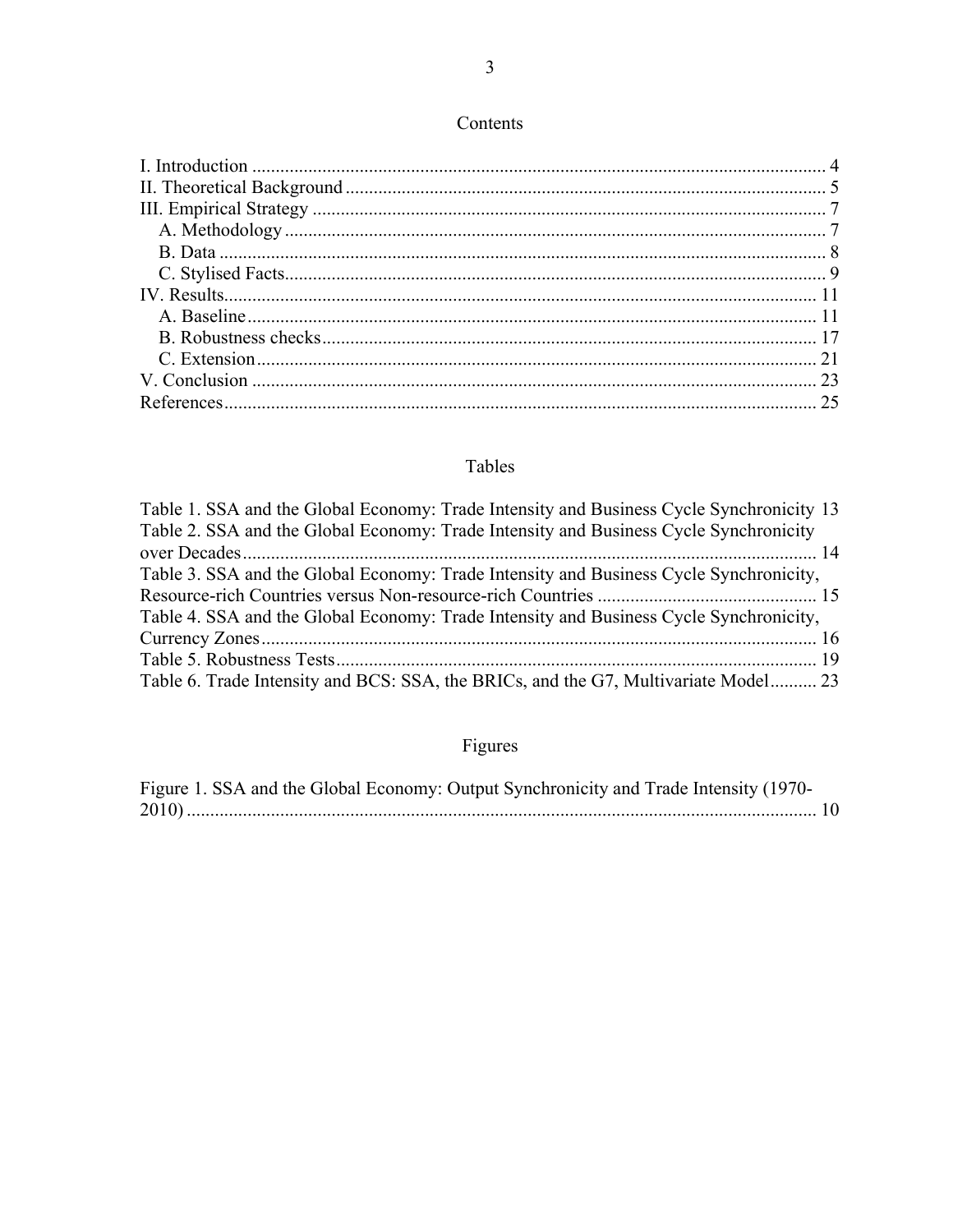#### **I. INTRODUCTION**

The growing economic prominence of Brazil, Russia, India and China, known as the BRICs, is one of the major forces shaping the global economy. This rise has manifested itself through stronger trade and financial ties with the rest of the world (RoW), including with sub-Saharan Africa (SSA). As they gained strength economically, the BRICs have become not only key markets for SSA exports and imports but also financiers, investors, and donors, therefore acting as important growth powerhouses. Not surprisingly, the impressive commodity-driven growth sustained during much of the last decade has been attributable in part to the growing economic dynamism of the BRICs. Such a development suggests that output correlation between SSA and the BRICs has risen recently.

This development is important at least on two counts. First, a greater business cycle synchronization, henceforth referred to as *BCS*, implies that SSA countries are now more vulnerable to shocks from the BRICs, therefore pointing to the need for SSA policymakers to pay greater attention to developments in the BRICs. Second, a stronger *BCS* also suggests that SSA's course toward strong and sustainable growth and its efforts to diversify away from primary commodities might be shaped by the pace and sustainability of growth in the BRICs and their bilateral trade patterns.

Although the issue of output synchronization is both relevant and timely, especially given the prospects of a further rise of the BRICs' share in the global economy and the intensification of their trade and financial relations with SSA, no study has hitherto explored this. The few existing studies on the relations between SSA and some BRICs, in particular China, analyse constraints and policy challenges (Broadman 2007) or potential gains and losses associated with increasing trade flows between these two trading groups (Kennan and Stevens 2005; Jenkins and Edwards 2006). Ademola, Bankole, and Adewuyi (2009) assess features of increased bilateral trade links between China and Africa and find the gainers across Africa to be natural resources exporters. Drummond and Liu (2013) analyse the impact of changes in China's investment growth on SSA's exports and observe that such an effect is strong, particularly for resource-rich countries. The paper that comes closest to ours is the piece by Samake and Yang (2011), which explores business synchronization between the BRICs and low-income countries (LICs). But they do not focus on the drivers of SSA's business cycle synchronization. To the best of our knowledge, our paper is therefore the first attempt to explicitly investigate the impact of growing trade flows between SSA and the RoW on *BCS* with an emphasis on the BRICs.

The purpose of this paper is threefold. First is to shed light on the possible synchronization of SSA's business cycles with those of various partners and identify whether there has been a shift toward the BRICs. Second is to identify the driving factors behind this development. Third is to draw relevant policy implications.

To respond to these questions, we compute a measure of synchronicity―using the coefficients of correlation between the cyclical outputs of SSA countries and those of their trading partners―and analyse synchronicity trends across time and groups of countries. Consistent with the literature on business cycle synchronization, we then explore the underlying factors of synchronicity, focusing first on trade intensity between SSA countries and their partners and then controlling for other key determinants. As our focus is on the impact of SSA's trade relation shifts from the G7 toward the BRICs―which implies changes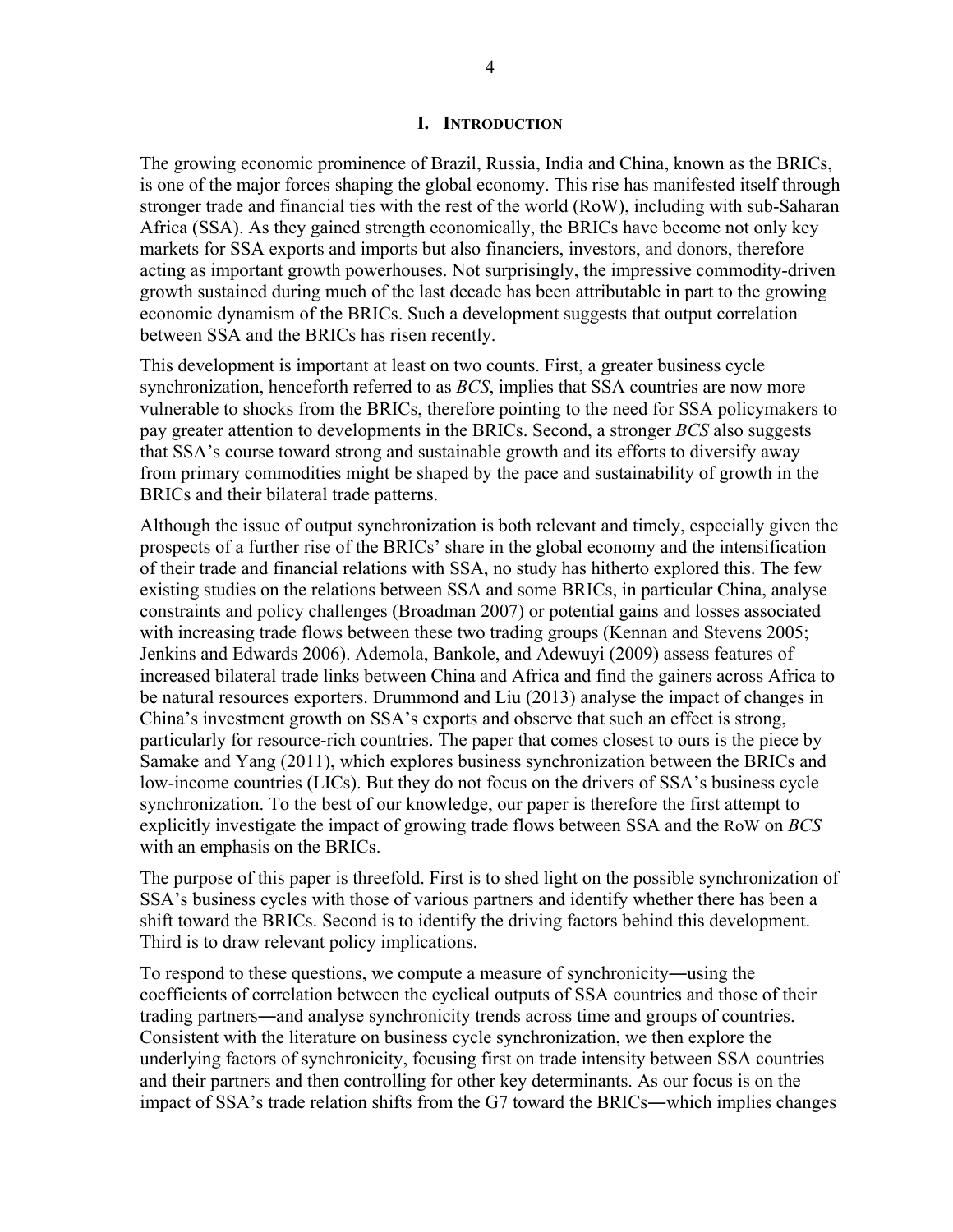in trade shares―on business cycle synchronization, we favour the framework proposed by Frankel and Rose (1997, 1998). This framework differs from the one widely used in the recent literature on within- and cross-border spillovers, in particular the Global Vector Autoregression (GVAR). GVAR models interdependencies at national and international levels but assumes constant rather than changing bilateral trade shares (Samake and Yongzheng 2011, Gurara and Ncube 2013).

The main findings are as follows. There is evidence that SSA has increasingly integrated into the global economy. The coefficient of correlation between the cyclical outputs of SSA countries and those of the RoW―the measure of synchronicity―is positive and has trended upward. Closer synchronization also matches with strengthening trade ties between SSA and the RoW. We also find that SSA's business cycles and trade are increasingly tied with those of the BRICs. This finding lends support to our premise that, with deeper trade integration, drivers of SSA's business cycles have changed. Our empirical results indicate that trade with the BRICs has the strongest impact on *BCS*, standing four times as large compared to the impact of trade with the G7, the main but declining trading bloc with the region. Much of this impact operates through the demand channel. Increased demand for African exports, largely primary commodities, has sustained the region's strong economic performance, which in turn has driven growing imports of manufactured and capital goods from the BRICs. Yet the patterns of trade with the BRICs suggest a product concentration that is more pronounced than with the G7. So far the effects of such features of trade are largely limited compared to the impact of the demand channel, which is sustained by trade. This corroborates growing concern over the continued lock-in of most SSA countries into few static and low valueadded sectors and activities, which dim prospects for high and sustainable growth (UNECA 2013). Looking forward, intra-African trade, supported by the regional value chain, holds the key for strengthening business cycle correlation among SSA countries, hence supporting a third major powerhouse of growth to the region, but also for nurturing existing cyclical output co-movement with the BRICs and the G7. Another major finding is that alignment of fiscal policy in SSA to that of trading partners' supports cyclical output co-movement as suggested by the case of the relations between SSA with the G7. Further, greater financial openness has acted so far as a neutral factor, as financial linkages between SSA and its trading partners are still at a very early stage.

The remainder of this paper is structured as follows. The next section briefly reviews the drivers of *BCS*. Section III discusses the empirical strategy and data used in the analysis. Section IV presents and comments on the results, while Section V concludes.

# **II. THEORETICAL BACKGROUND**

This section presents the determinants of business cycles synchronization as they relate to SSA countries.

The theoretical point of departure is the framework developed by Frankel and Rose (1997, 1998), in which trade constitutes the key driver of *BCS*. From a theoretical standpoint, the impact of increased trade on *BCS* is ambiguous. Stronger trade relations are likely to increase business cycle correlation through the aggregate demand channel. Consistent with the Keynesian multiplier principle, an expansion in one country results in an increase in demand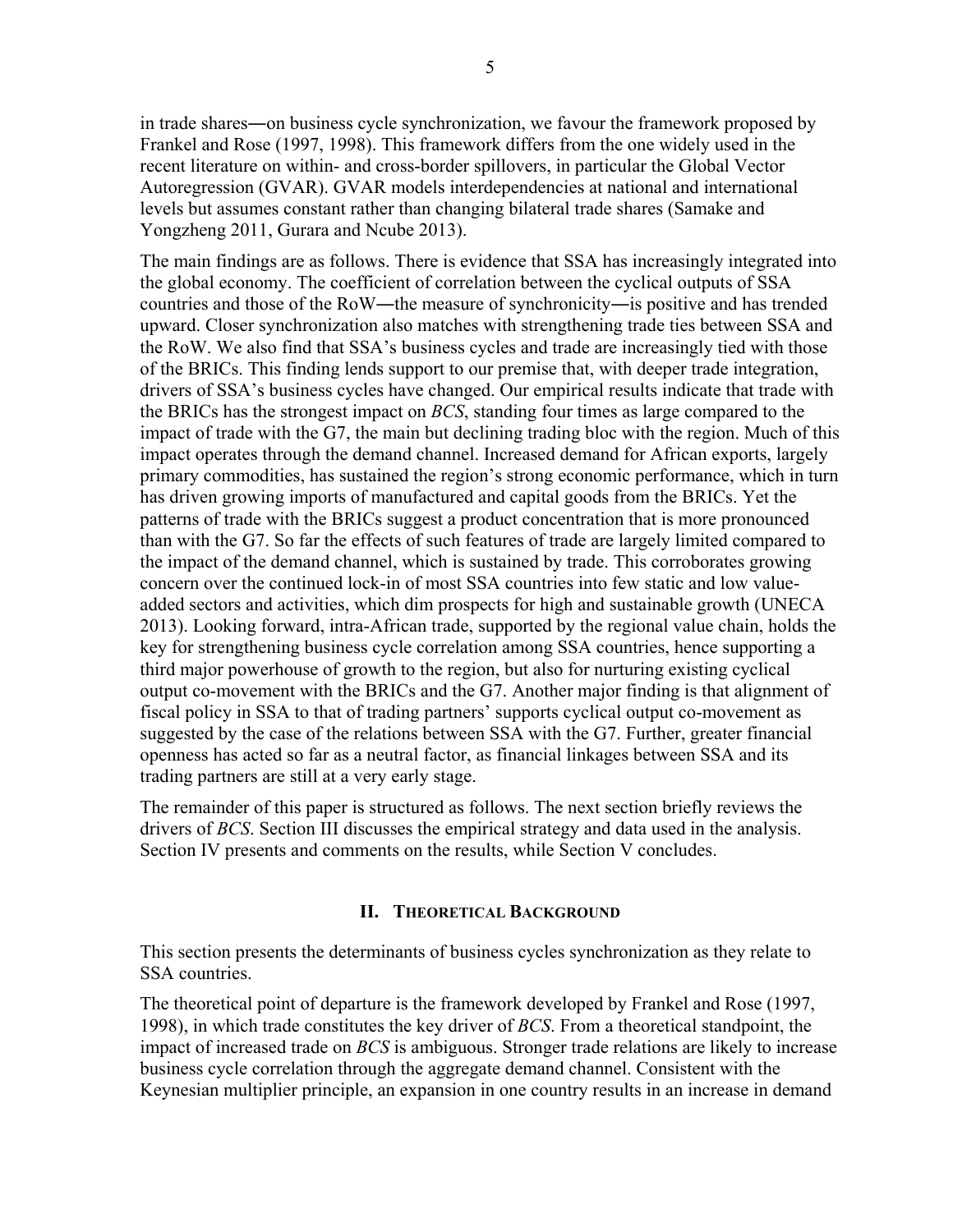for imported goods and services from its trading partners, therefore transmitting the expansion to these partners. Furthermore, a similar outcome also emerges when intraindustry trade dominates trade relations. If much of the bilateral trade is intra-industry rather than inter-industry, any increase in trade integration induces similar industrial shocks which will lead to greater business cycle synchronicity. Trade integration that promotes intraindustry trade may offset the specialization effect (Frankel and Rose 1998, Imbs 2004, Baxter and Kouparitsas 2005, Caldéron and others 2007 and Inklaar and others 2008). If inter-industry trade dominates, then greater trade integration implies increased specialization. In such circumstances, industry-specific shocks result in lower output correlation (Imbs 2004).

The literature also suggests that the degree of economic specialization affects *BCS*. Krugman (1993) proposes that economic specialization drives industry-specific supply shocks and increases the magnitude of asymmetric shocks. If that is the case, trade is likely to increase business cycle decoupling. On the contrary, two economies that feature similar production structures are likely to be subject to analogous shocks, therefore displaying similar business cycle patterns (Imbs 2004). In sum, the more countries' production bases differ, the more their business cycles move away from one another.

The literature has also reported that financial integration drives *BCS*. The theoretical literature suggests that the direction of such causation could go either way. On the one hand, standard international business cycle models point to a positive correlation between financial openness and *BCS*. Countries witnessing favourable productivity shocks and financially connected to the RoW attract capital flows from countries that are not impacted by shocks. Conversely, when confronted with negative shocks, countries experience capital outflows in favour of other countries that are not affected by these disturbances. As a result, business cycles diverge (Backus and others 1992). On the other hand, models of financial contagion show that a negative shock in a banking sector may result in the reduction of the credit supply, therefore adversely affecting the domestic real sector. Under deeper financial integration, this shock is transmitted internationally as banks reduce their overseas lending in order to repair their balance sheets or to be able to continue lending in countries affected by the shock (Allen and Gale 2000, Morgan and others 2004, Perri and Quadrini 2010, Kollman and others 2011). However, this channel is likely to be muted for SSA countries given that most of these countries stand on the fringe of global financial markets.<sup>2</sup>

The business cycle literature further posits that pursing similar macroeconomic policies increases the likelihood of business cycle correlation (Böwer and Guillemineau 2006). Inklaar and others (2008), for instance, reported that, in OECD countries, the impact of macroeconomic convergence-particularly fiscal and monetary—on output correlation is as strong as that of trade intensity, referred to as *TI*.

Another set of factors that influences cyclical output correlation is global shocks affecting trading partners irrespective of whether they trade with one another or do not. Consider an increase in global demand and prices for primary commodities, driven in large part by the BRICs. SSA countries, which are mostly commodity producers and exporters, may benefit

<sup>&</sup>lt;sup>2</sup> A few SSA countries, including South Africa, Nigeria, and Mauritius, with relatively well-developed stock markets, are more exposed to financial shocks than the vast majority of SSA countries.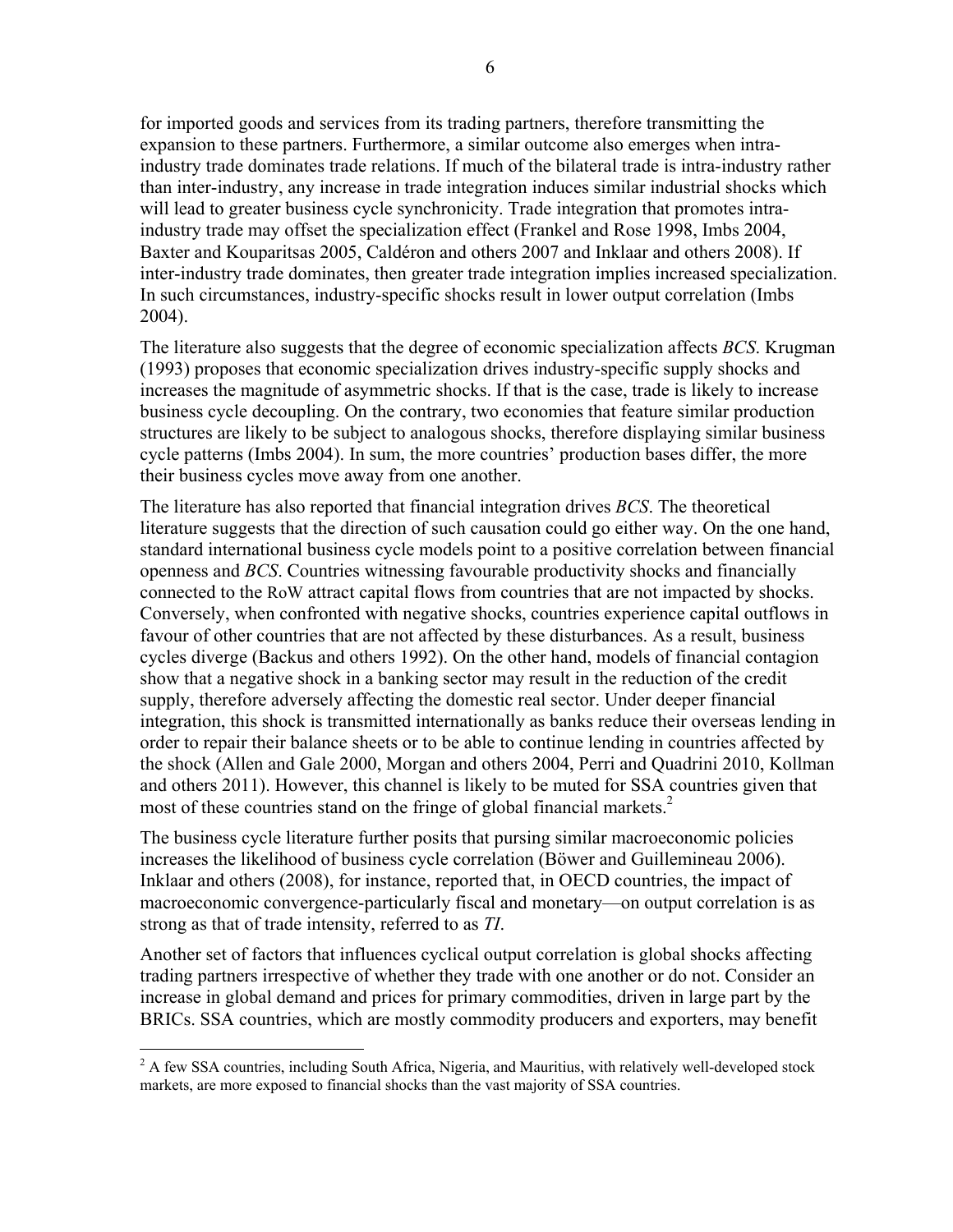from this expansion and witness higher value-added in their commodity sectors, hence increased GDP, even if they do not have direct trade linkages with the BRICs. Similarly, the global liquidity environment could also trigger the same effect. One recent illustration of this is the quantitative easing in some advanced economies and the ensuing influx of hot money into the BRICs and SSA, with some effects on the real sector in these groups of countries and on their business cycle synchronization. Another more encompassing global shock is global economic recession such as the one that affected the global economy toward the end of the 2000s. Such a shock depressed output levels, or at best output growths, in all economies, regardless of their degree of linkages.

A well-documented and consistent finding from this literature suggests that the trade channel is the most important engine of *BCS*, especially in developing countries, including in SSA countries (Baxter and Kouparitsas 2005, Caldéron and others 2007, Inklaar and others 2008, and Tapsoba 2009).

#### **III. EMPIRICAL STRATEGY**

### **A. Methodology**

We assess the impact of trade integration on *BCS* by estimating coefficient,  $\alpha_1$ , in the following equation:

$$
BCS_{ijt} = \alpha_0 + \alpha_1 T I_{ijt} + \varepsilon_{ijt} \tag{1}
$$

BCS<sub>iit</sub> represents the correlation between the output of country *i* and that of partner *j* and in time  $t$ ;  $TI_{ijt}$  stands for trade intensity, thereafter termed  $TI$ , between country  $i$  and that of country *j* and in time *t*; and  $\varepsilon_{ijt}$  represents the classic white-noise error term. The sign of the coefficient,  $\alpha_1$ , captures the direction in which *TI* influences cycle correlation between SSA countries and the RoW. This coefficient is positive when the converging effect of trade dominates, and negative when its diverging impact prevails. The value of the coefficient measures the magnitude of the impact of trade on *BCS*; hence capture the degree of SSA's output co-movement with various groups of countries.

Because of potential dual causality between *BCS* and *TI*, Ordinary Least Squares (OLS) estimator may not yield unbiased coefficients. We control for endogeneity by reverting to the instrumental variable (IV) estimation strategy.<sup>3</sup> This is the method that is consistently used across the analysis, unless indicated otherwise. Following Frankel and Rose (1997, 1998), basic variables of the gravity model are considered. These variables comprise the logarithm of the product of outputs; the logarithm of the distance between the main cities of the countries within the pair; a dummy variable for a common border, with this variable equal to

 $3$  A simple way to estimate equation (1) is to use Ordinary Least Squares (OLS). However, OLS may generate biased coefficients because of the endogeneity of *TI*. To be sure, countries displaying *BCS* are likely to trade more (or less) during common expansions (or common recessions). Moreover, monetary zone arrangement boosts both trade and macroeconomic policy. As a result, a positive effect of *TI* on synchronicity may be due to such arrangement. This is known to be the simultaneity bias.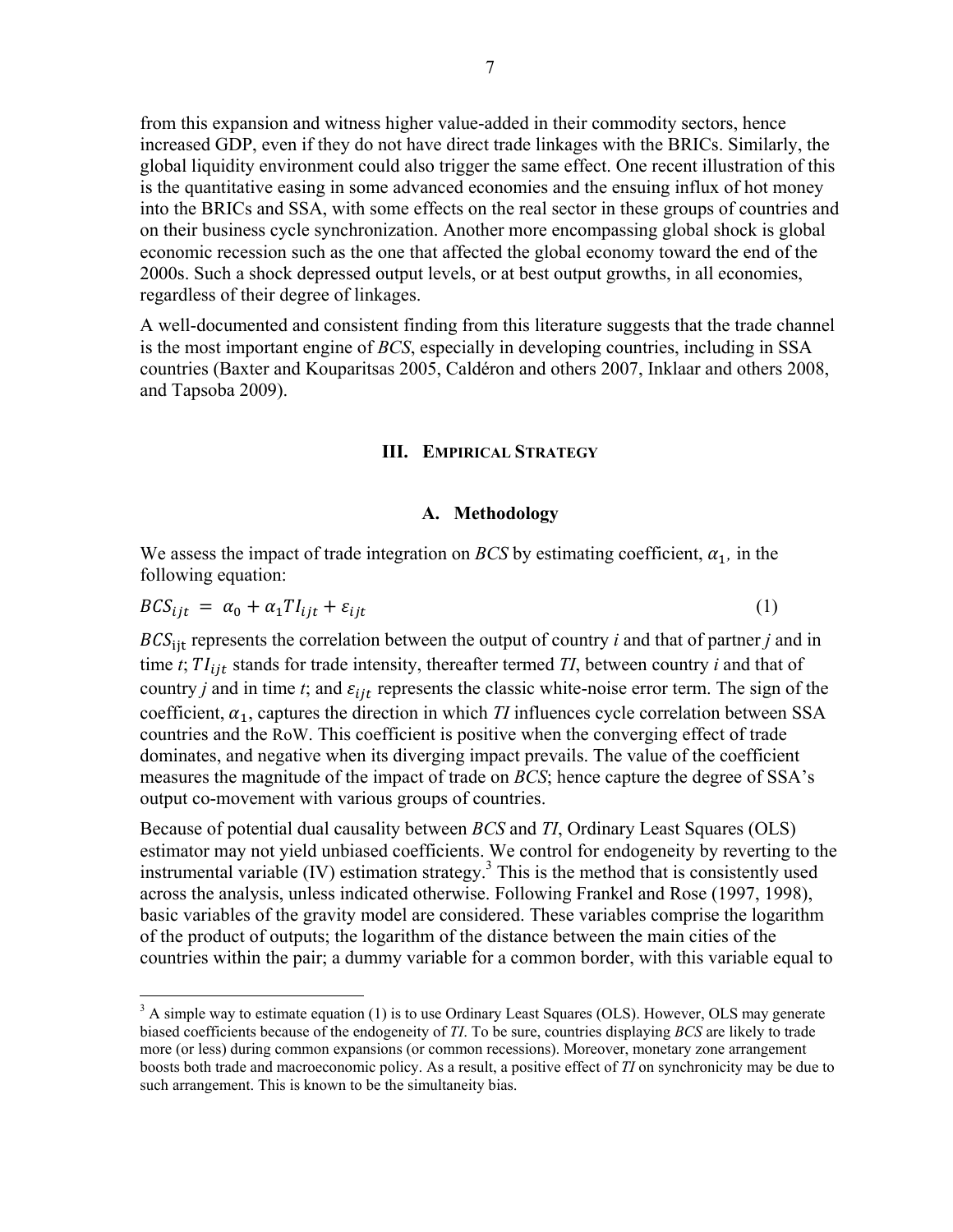1 if countries within the pair share a common border, and 0, if not; another dummy variable for common language, with this variable being set at 1 if countries within the pair have a common language spoken by at least 9 percent of their populations, and 0, if not. We also address potential heteroscedasticity by means of pair-clustering method. This assumes that observations for a pair of countries are not independent over decades. Put simply, observations of the first decade may affect those of the second and the third decade. An intercept and year dummies are included in all regressions. The purpose of year dummies is to account for potential common shocks to SSA countries and their trading partners, in other words, global shocks. These shocks may include changes in international commodity prices and global liquidity as well as a more encompassing shock―global economic recession or expansion.

#### **B. Data**

This section describes where the key variables are drawn from and how these variables are computed.

The first variable of interest is *BCS*. Business cycle is measured by the de-trended component of the logarithm of real Gross Domestic Product (GDP), in levels.<sup>4</sup> GDP data in constant U.S. dollars are taken from the IMF World Economic Outlook database. Consistent with widely accepted approaches in the literature on *BCS*, the cyclical component of output is computed using the Hodrick-Prescott's filter, hereafter, the HP filter (Frankel and Rose 1998, Rose and Engel 2002, and Darvas and others 2005). There has been some debate about the value of the smoothing parameter, *λ*, for annual data. Hodrick and Prescott (1997) initially set the value at 100. Rigorous evidence from Ravn and Uhlig (2002) subsequently puts the value of the above parameter at 6.25. The point of departure of the authors is to concur with the use of 1600 as the value of the smoothing parameter (*λ*) for quarterly data. They then derive a value for annual data by proceeding as follows:  $\lambda = (1600)^{1/4} = 6.25$ . Simulations based on values of the smoothing parameter  $(\lambda)$  —100 and 6.25—produce two different profiles. Of these two, the profile based on a value of 6.25 turns out to be the one that squarely mirrors the quarterly profile. We follow the latter in the paper and set the value of the smoothing parameter at 6.25. Furthermore, *BCSijt* is measured through a 10-year moving average of coefficients of correlation of the business cycle of country *i* and that of partner *j* in a given year *t*.

The second variable of interest is trade intensity,  $T_{ijt}$ . The degree of *TI* between countries *i* and *j* in a given year *t* is equal to the value of bilateral trade divided by the sum of the total trade or the sum of the output of countries  $i$  and  $j$  in a given year  $t$ . Measures of  $TI_{ii}$  used in this paper are those used by Frankel and Rose (1997, 1998) and Baxter and Kouparitsas (2005). Trade intensities (*TI1* and *TI2*) are computed as follows:  $T11_{ijt} = \frac{X_{ijt} + M_{ijt}}{(X_{ij} + M_{ij}) + (X_{ij})}$  $(X_{it}+M_{it})+(X_{jt}+M_{jt})$ and  $T I2_{ijt} = \frac{X_{ijt} + M_{ijt}}{(Y_{ij} + Y_{ij})}$  $\frac{\lambda_{ijt} + \mu_{ijt}}{(Y_{it} + Y_{jt})}$ .  $X_{ij}$  represents the bilateral exports, measured Free On Board (FOB),

<sup>&</sup>lt;sup>4</sup> Some authors, such as Frankel and Rose (1997, 1998), Darvas and others (2005), and Inklaar and others (2008) use alternative proxies of economic activity such as industrial production or employment rate. Such data are not available for SSA countries.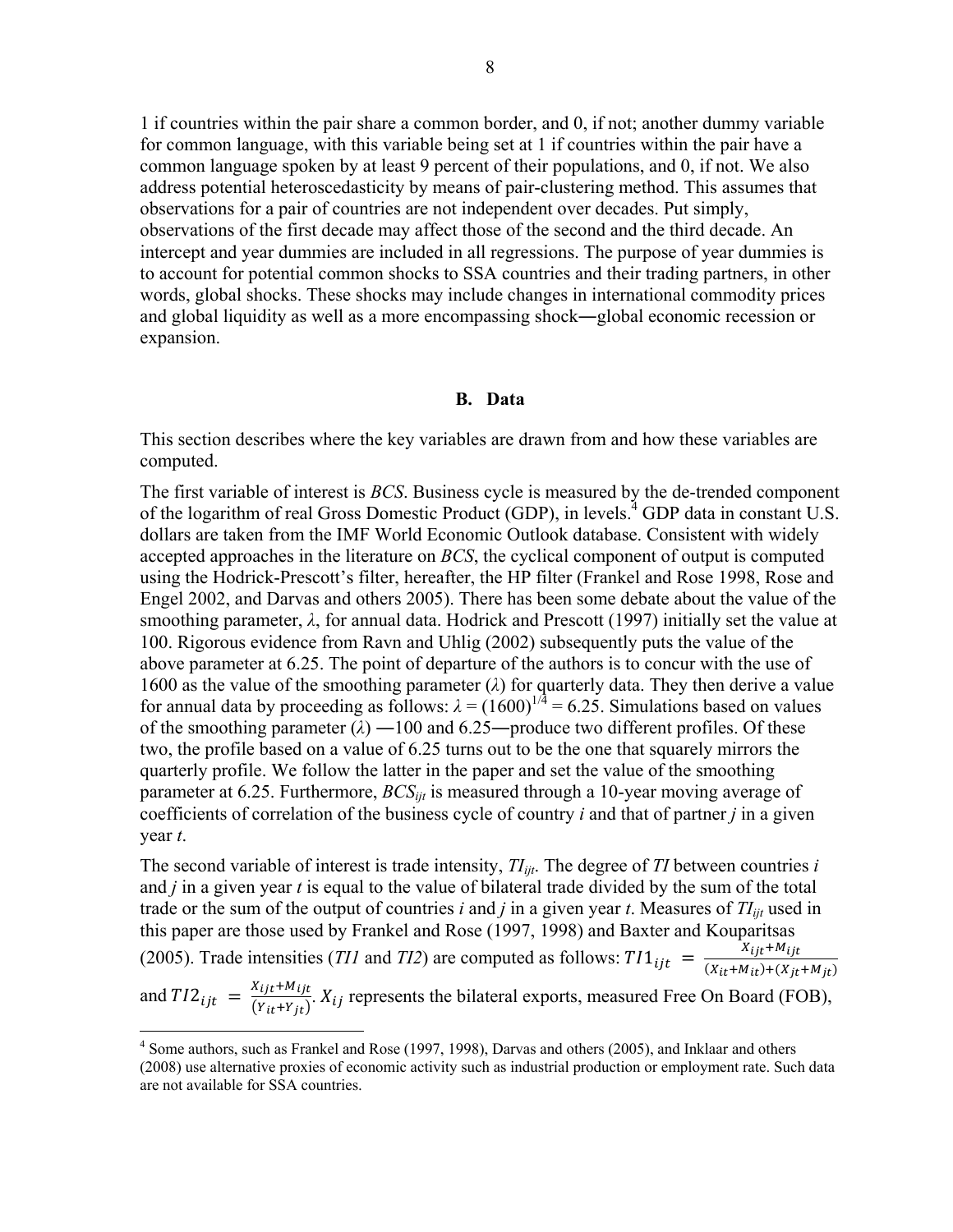of country *i* to country *j* in a given year *t* and  $M_{ij}$  stands for bilateral imports at the Cost-Insurance-Freight (CIF) value, of country *i* from country *j* in a given year *t*.  $X_{it}$  ( $M_{it}$ ) stands for total exports FOB (total imports CIF) of country  $i$  in a given year  $t$ .  $Y_{it}$  represents the nominal GDP of country *i* in a given year *t*. Bilateral trade, total exports, total imports, and nominal GDP data are derived from the IMF's *Direction of Trade Statistics*. For such small economies as those from SSA, normalizing bilateral trade by total trade or output of the pair is likely to generate very marginal numbers. Because of this, we also express bilateral trade relative to SSA countries' trade and output along the following line:  $TI3_{ijt} = \frac{X_{ijt} + M_{ijt}}{(X_{ijt} + M_{ijt})}$  $\frac{X_{ijt} + M_{ijt}}{(X_{it} + M_{it})}$  and  $T I4_{ijt} = \frac{X_{ijt} + M_{ijt}}{V}$  $\frac{e^{+M}U_{i}}{Y_{i}}$ . We express the above measures of trade intensity in logarithmic form.<sup>5</sup>

Our dataset covers 44 SSA countries and their trading partners, and the period under consideration spans from 1970 to 2010. In total, the dataset includes at most 116,833 observations. As data are missing for some countries and for some years, we end up with an unbalanced panel.

## **C. Stylised Facts**

We first attempt to draw some stylized facts based on key variables of interest, in particular measures of *BCS* and indicators of *TI* described in the section on data (Figure 1). More specifically, we try to identify potential regularities on the association between these two variables across groups of countries and across time. For the period 1970-2010, average synchronicity between SSA countries and the RoW is positive and trending upward. This trend differs across partner blocs. Of all groups under consideration, the G7 countries are those with which SSA countries are more synchronized. The period of interest is then split into three sub-periods: 1970-79; 1980-99; and 2000-10. This breakdown uncovers a closer synchronization of outputs between SSA countries and other groups of countries, starting from 1980 and onward. More importantly, average output correlation across all country pairs not only strengthened but also seemed to be converging after 2000. The co-movement of output between SSA and the BRICs appears to have particularly gained steam. Closer synchronization also coincides with the growing trade between SSA and the RoW (Figure 1). The direction and volume of sub-Saharan Africa's bilateral flows have changed. Nowhere are these changes more conspicuous than that between SSA and the BRICs. Between 2001 and 2010, relative bilateral trade flows between SSA and the BRICs witnessed steeper increases than those recorded by trade within the region and with the G7. Also, rising trade flows with the BRICs seemed to have gained momentum after 2005, thus coinciding with the commodity price boom of the second half of the 2000s.

The sum of the above is that SSA's *BCS* and trade are concomitantly and gradually shifting from the G7 to the BRICs. This observation lends credence to our argument that with increased trade ties with the BRICs, the drivers of SSA's business cycles have changed.

 5 The estimates are still robust even without applying logarithmic form to *TI* variables.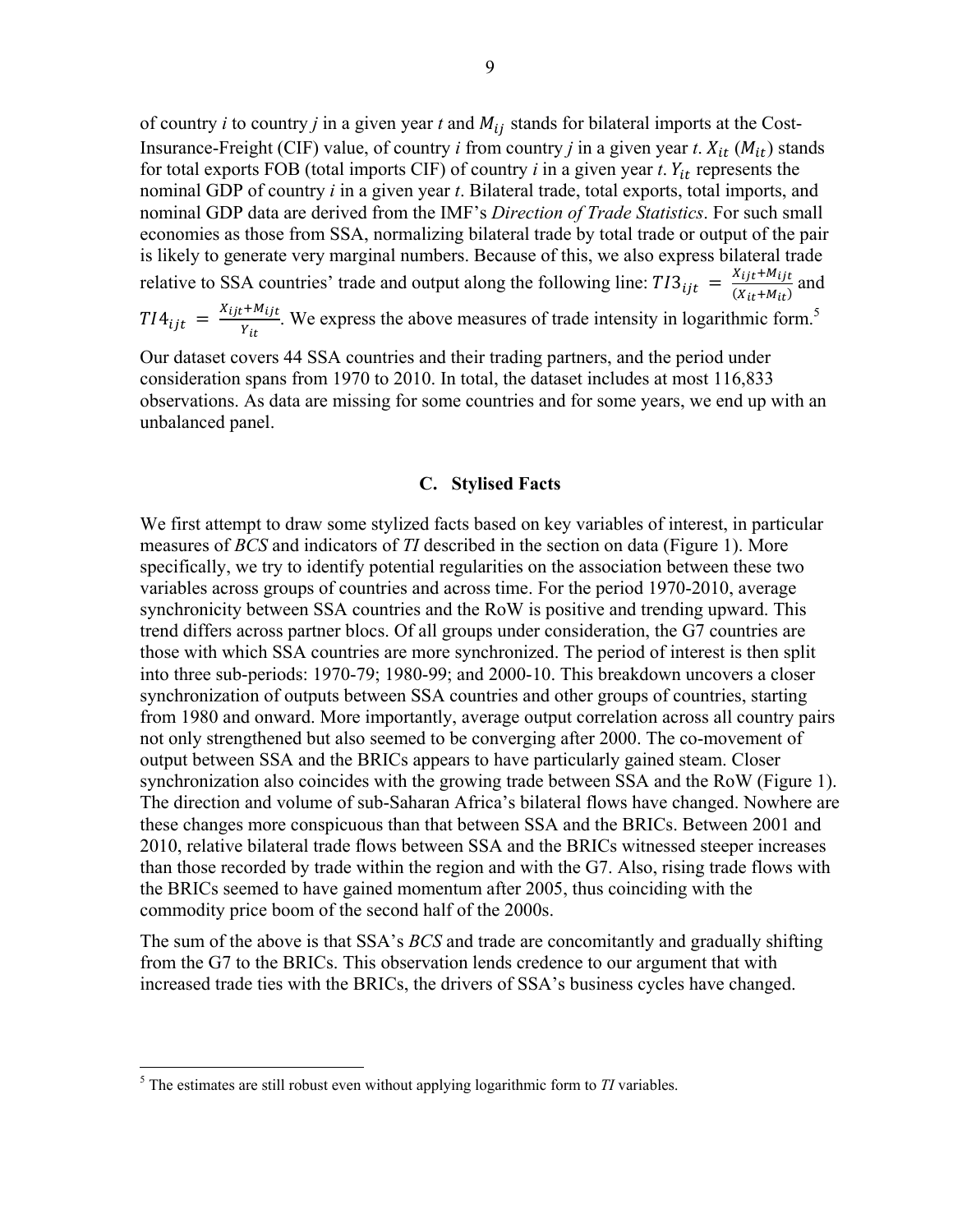

**Figure 1. SSA and the Global Economy: Output Synchronicity and Trade Intensity (1970-2010)** 



**SSA output synchronicity** 













*Source: Authors' calculations.*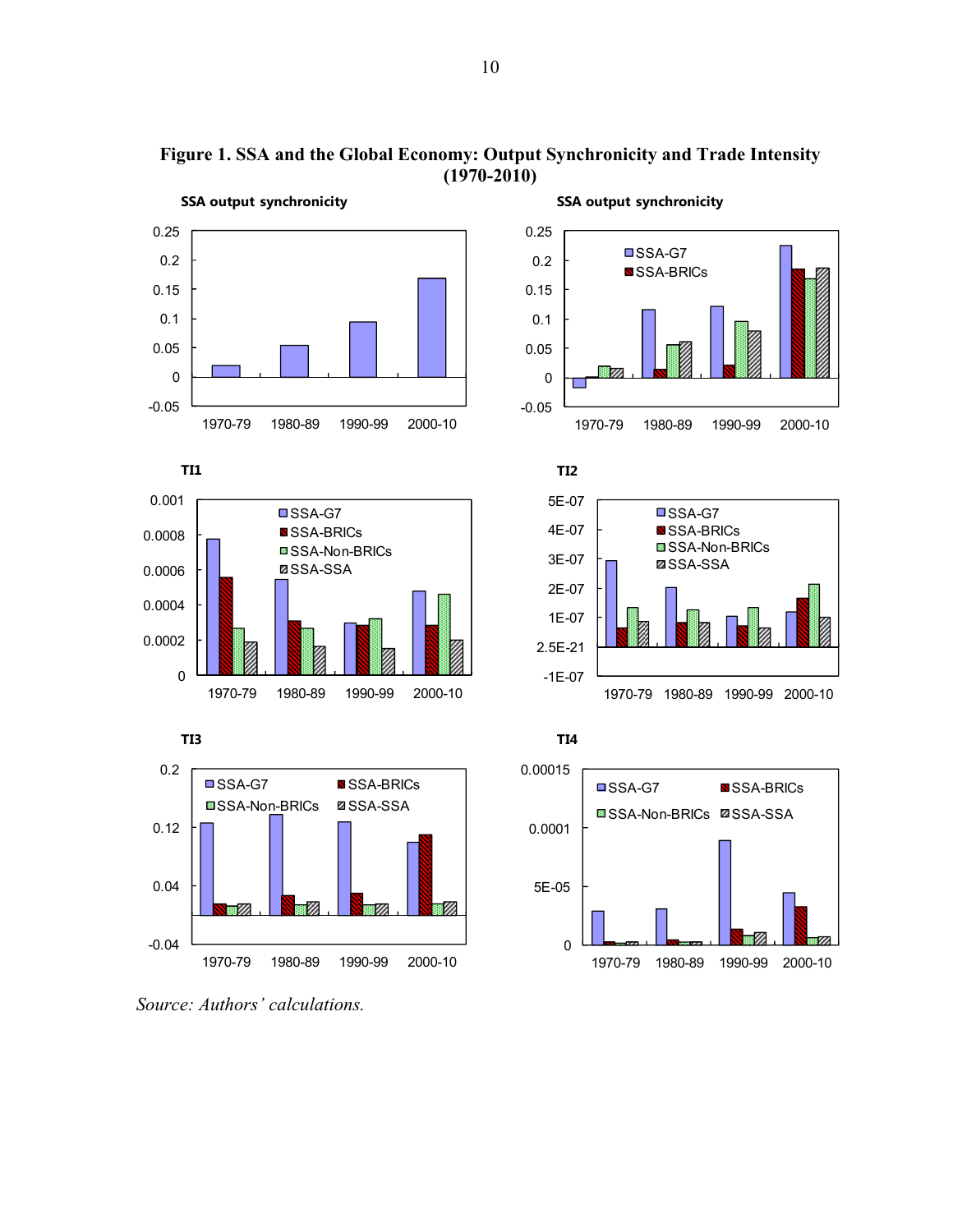#### **IV. RESULTS**

#### **A. Baseline**

To confirm a potential link between greater synchronization and growing trade links, we perform a bivariate analysis. We regress our measures of business cycle co-movement on those of *TI* measures. To compare the relative magnitude of the effects of SSA's trade with these various groups, we compute standardized coefficients on *TI*. An intercept and year dummies are included in all regressions.

Results are reported in Table 1. They validate the argument that greater trade integration of SSA countries causes increased coupling of their business cycle with that of the RoW. We then consider the trade relations between SSA and various groups of countries, namely the G7, BRICs, non-G7 OECD, SSA, and remaining countries (RC). Our results show that closer business cycle correlation has moved in tandem with growing trade ties; and this is true irrespective of the groups of countries with which SSA trades. One result stands out from the computed standardized coefficients: trade with the BRICs has the strongest impact on *BCS*. Its effect stands four times higher than that with the G7, which is the main trading bloc for the SSA region, although in decline. Trade with non G-7 OECD countries also exerts a similar influence, albeit of relatively modest magnitude, on cyclical co-movements.

We also further explore whether trade and output co-movements are uniformly distributed across time. As the findings relate to the whole period under consideration, we investigate how the relationship between *TI* and *BCS* evolves over time and across groups of trading partners. Results are presented in Table 2. Trade with the G7 and the BRICs started affecting cyclical output correlation between SSA and these partners only from 1990 onward. This is coincident with the recent BRICs-driven commodity boom and growth spell it ignited in part across SSA.<sup>6</sup> The verdict on intra-SSA trade is somehow different, with this type of trade acting as an accelerating factor of *BCS* from 1970 to 2000, and as a neutral factor, thereafter. Such a recent decoupling effect of trade does not bode well with ongoing efforts to boost intra-Africa trade as a means to deepen regional integration and achieve a monetary zone. By contrast, non-G7 OECD is the only group for which the relationship between *TI* and output correlation does not qualitatively change over time. The coefficient on *TI* is consistency positive and significant. The findings on the remaining countries (RC) group lie in between all of the above. The direction and the statistical significance of the coefficient on *TI* between this group and SSA vary over time. The estimated coefficient is positive from 1970 to 1979, negative from 1980 to 1989, then insignificant from 1990 to 2000, only to turn positive from 2000 to 2010. This instability partly indicates the extent to which this group is diverse, with very limited discernible common patterns.

We also assess whether structural features affect the impact of trade intensity on business cycle synchronization. We therefore split the sample along the lines of one well-established classification: resource-rich SSA countries versus non-resource-rich ones.

<sup>&</sup>lt;sup>6</sup> Evidence suggests that improved economic policies and strong domestic demand equally contributed to the growth spurt that started after the mid-1990s (IMF 2008).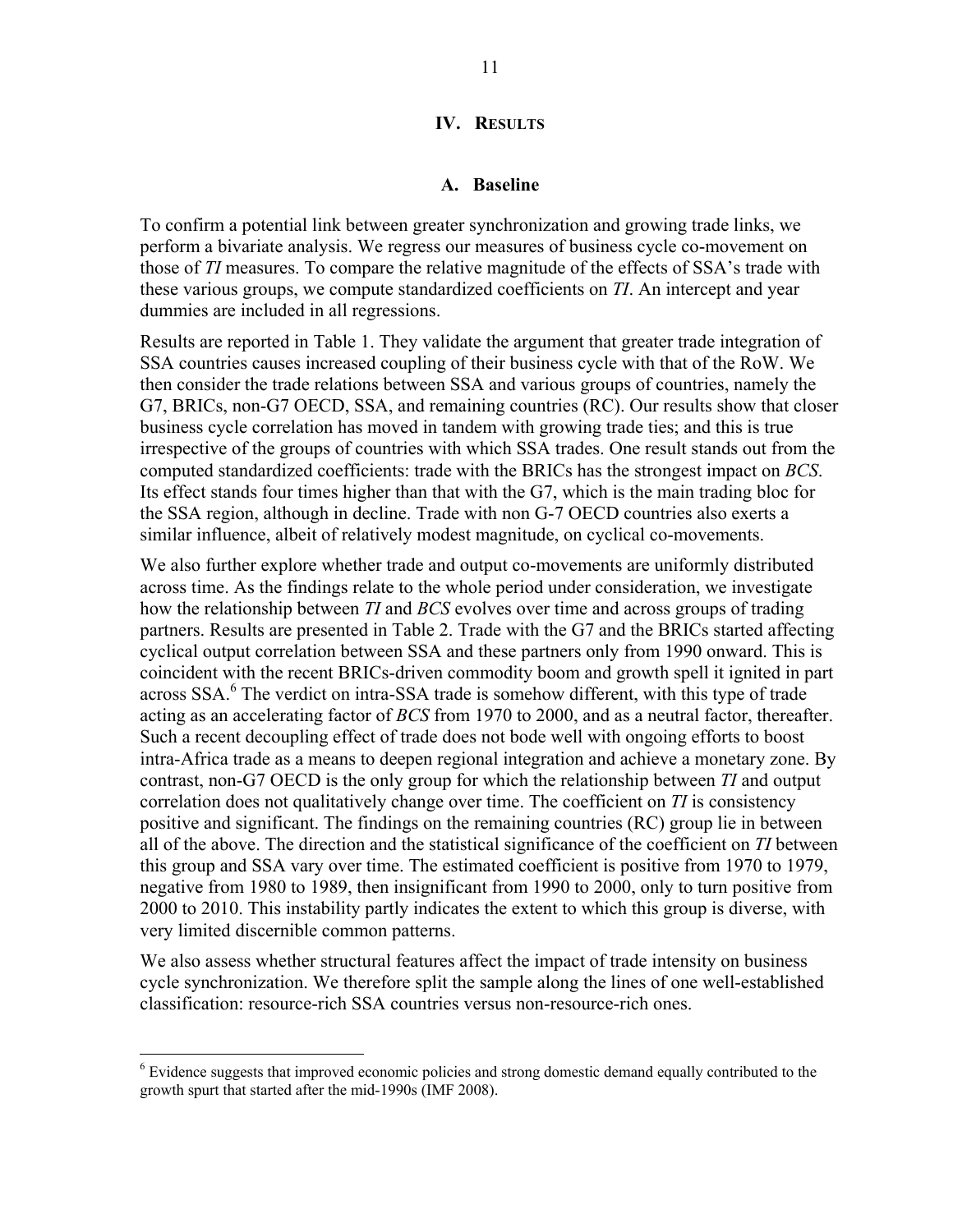Results based on this classification are summarized in Table 3. They suggest that for all trading blocs, but the remaining countries, the impact of trade on cyclical output correlation is weaker if the considered SSA country is a resource-rich one. This moderating impact on business cycle synchronization mirrors the diverging effect of resource-rich SSA trade, which is inter-industry in nature. The aggregate demand impact of increased trade flows on the business cycle outpaces the diverging effect of intra-trade, however.

We also investigate the extent to which the membership in a currency zone alters the impact of trade intensity on business cycle correlation. We consider a sample of African countries that are members of the region's two currency zones (CFAF Zone and the Rand Zone) and their trading partners (Table 4). The impact of trade with the BRICs on cyclical output synchronization continues to be the highest, although none of these countries is involved in either of the currency zones in place across Africa. Paradoxically, trade with G7 countries three members of which that have their currency serving as the anchor currency for CFAF zone countries—has the least impact on business cycle synchronization. The finding raises questions about the current structure and functioning of currency zones or those in the making across SSA, most of which are using or expected to use the currencies of some G7 members as their anchor currencies.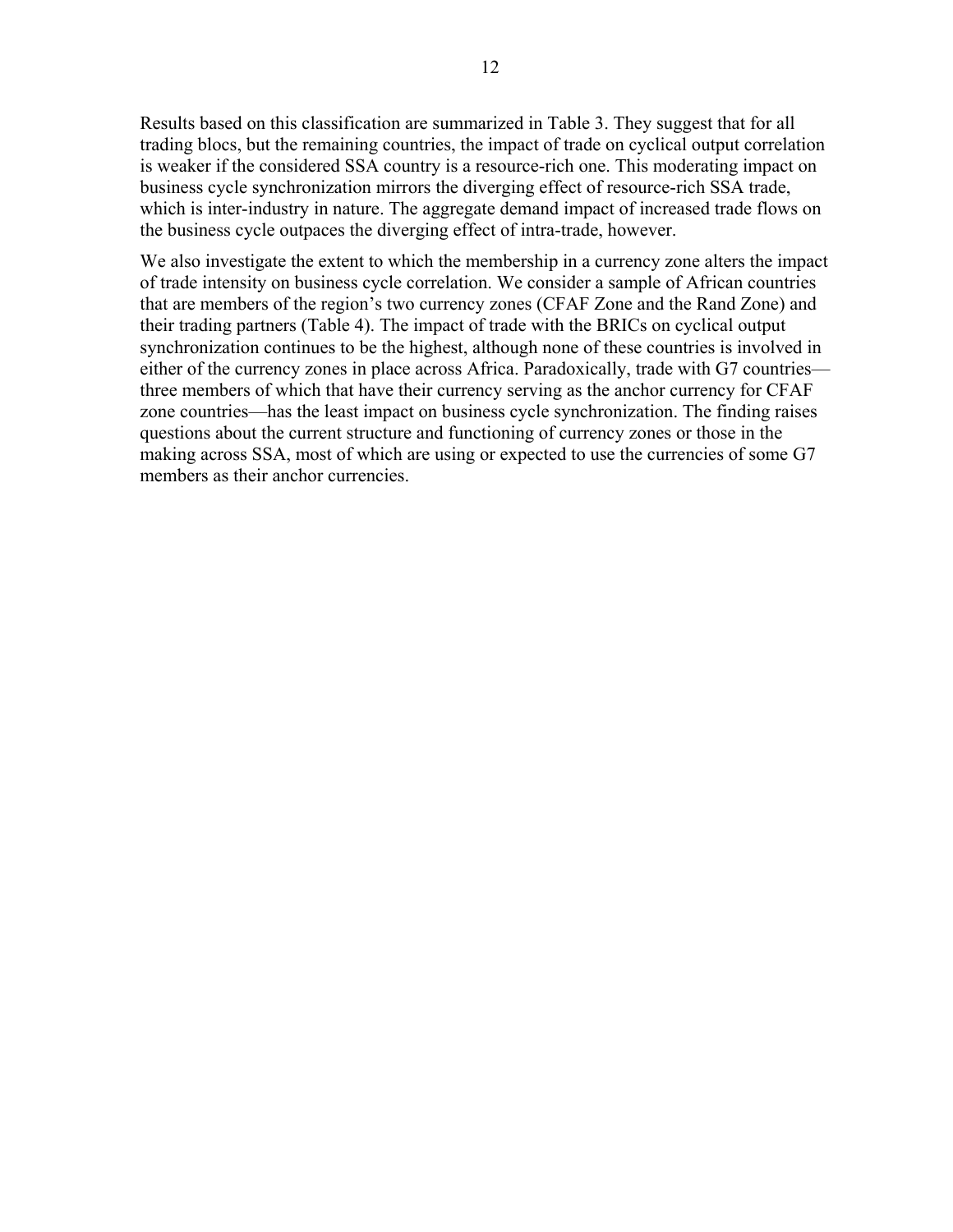|                 |                           |             |                          | Dependent variable: business cycle correlation (Hodrick-Prescott filter) |                          |                 |                          |             |                          |             |                           |             |
|-----------------|---------------------------|-------------|--------------------------|--------------------------------------------------------------------------|--------------------------|-----------------|--------------------------|-------------|--------------------------|-------------|---------------------------|-------------|
|                 |                           |             |                          |                                                                          |                          | Simple IV       |                          |             |                          |             |                           |             |
|                 | Overall                   |             | G7                       |                                                                          |                          | <b>BRICs</b>    | Non-G7 OECD              |             | <b>SSA</b>               |             | Remaining countries       |             |
| TI1             | $0.0134***$<br>(0.000736) |             | $0.0101***$<br>(0.00240) |                                                                          | $0.0347***$<br>(0.00423) |                 | $0.0298***$<br>(0.00156) |             | $0.0114***$<br>(0.00129) |             | $0.00574***$<br>(0.00156) |             |
| TI <sub>2</sub> |                           | $0.0133***$ |                          | 0.00824***                                                               |                          | 0.0354***       |                          | $0.0306***$ |                          | $0.0125***$ |                           | 0.00635***  |
|                 |                           | (0.000761)  |                          | (0.00252)                                                                |                          | (0.00415)       |                          | (0.00163)   |                          | (0.00130)   |                           | (0.00158)   |
| N               | 116,833                   | 116,350     | 11,703                   | 11,668                                                                   | 5,244                    | 5,233           | 28,619                   | 28,549      | 27,873                   | 27,823      | 43,394                    | 43,077      |
|                 |                           |             |                          |                                                                          |                          | Standardized IV |                          |             |                          |             |                           |             |
|                 | Overall                   |             | G7                       |                                                                          | <b>BRICs</b>             |                 | Non-G7 OECD              |             | <b>SSA</b>               |             | Remaining countries       |             |
| TI1             | $0.106***$<br>(0.00580)   |             | $0.0563***$<br>(0.0125)  |                                                                          | $0.221***$<br>(0.0260)   |                 | $0.179***$<br>(0.00935)  |             | $0.0976***$<br>(0.0111)  |             | $0.0491***$<br>(0.0133)   |             |
| TI <sub>2</sub> |                           | $0.104***$  |                          | $0.0428***$                                                              |                          | $0.213***$      |                          | $0.183***$  |                          | $0.108***$  |                           | $0.0544***$ |
|                 |                           | (0.00595)   |                          | (0.0131)                                                                 |                          | (0.0249)        |                          | (0.00973)   |                          | (0.0112)    |                           | (0.0136)    |
| N               | 116,833                   | 116,350     | 11,668                   | 11,668                                                                   | 5,233                    | 5,233           | 28,549                   | 28,549      | 27,823                   | 27,823      | 43,077                    | 43,077      |

# **Table 1. SSA and the Global Economy: Trade Intensity and Business Cycle Synchronicity**

Robust standard errors in parentheses

\*\*\* p<0.01, \*\* p<0.05, \* p<0.1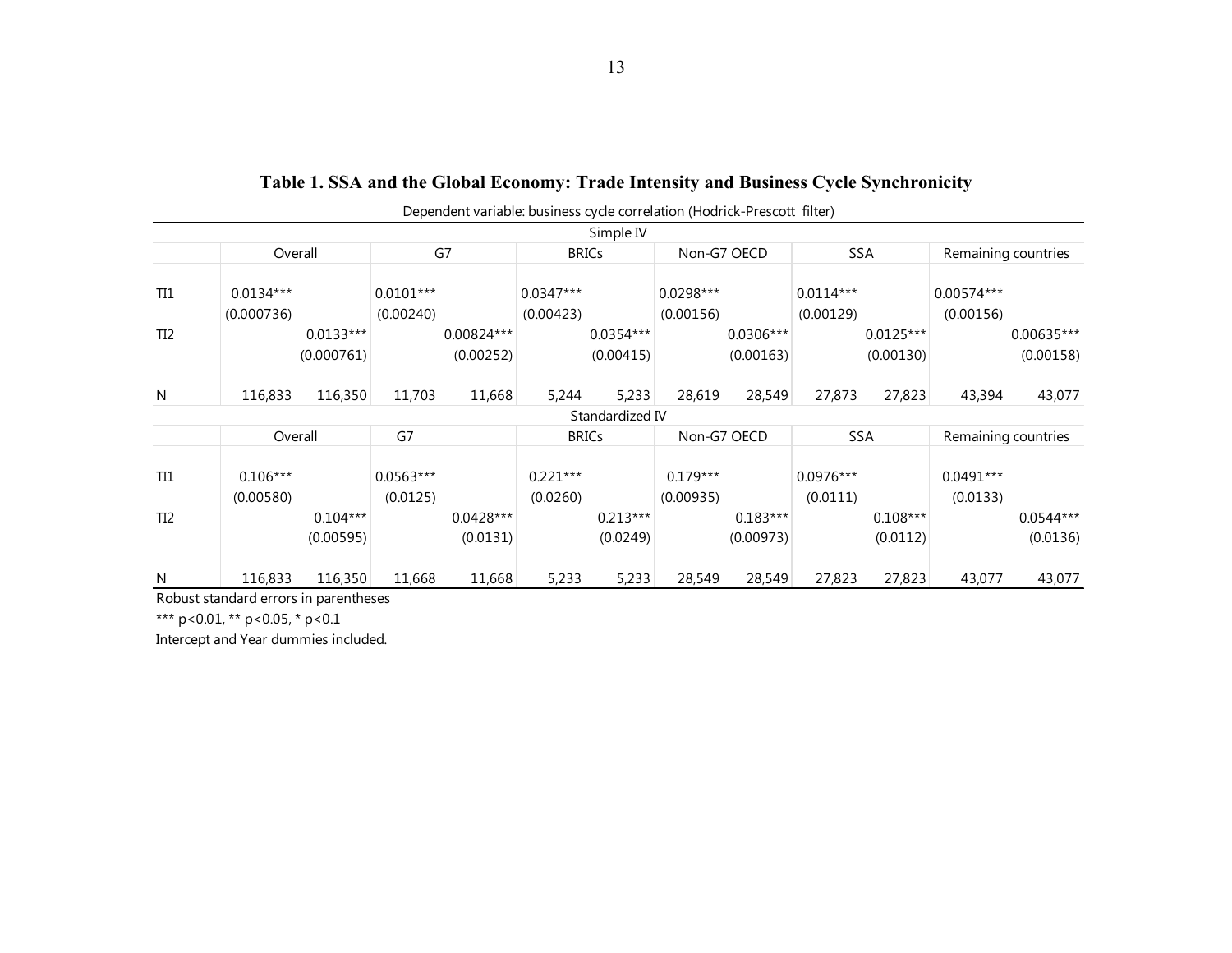|              |           | Simple IV    |           |                 |           |
|--------------|-----------|--------------|-----------|-----------------|-----------|
| Regions      | Decades   | TI1          |           | TI <sub>2</sub> |           |
| Overall      | 1970-79   | $0.0131***$  | (0.00263) | $0.0134***$     | (0.00261) |
|              | 1980-89   | $0.0169***$  | (0.00207) | $0.0172***$     | (0.00217) |
|              | 1990-2000 | $0.0291***$  | (0.00129) | $0.0303***$     | (0.00135) |
|              | 2000-10   | 0.00143      | (0.00104) | 0.00186*        | (0.00107) |
| G7           | 1970-79   | $-0.00953*$  | (0.00538) | $-0.00976*$     | (0.00562) |
|              | 1980-89   | $-0.00736$   | (0.00492) | $-0.00620$      | (0.00522) |
|              | 1990-2000 | $0.0234***$  | (0.00459) | $0.0173***$     | (0.00484) |
|              | 2000-10   | $0.0258***$  | (0.00450) | $0.0210***$     | (0.00479) |
| <b>BRICs</b> | 1970-79   | 0.000192     | (0.0127)  | $-0.00161$      | (0.0119)  |
|              | 1980-89   | $-0.00386$   | (0.0101)  | $-0.00308$      | (0.00985) |
|              | 1990-2000 | 0.0557***    | (0.00798) | $0.0428***$     | (0.00844) |
|              | 2000-10   | 0.0476***    | (0.00541) | 0.0538***       | (0.00559) |
| Non-G7       | 1970-79   | $0.0179***$  | (0.00428) | $0.0200***$     | (0.00449) |
| <b>OECD</b>  | 1980-89   | $0.0149***$  | (0.00391) | $0.0166***$     | (0.00409) |
|              | 1990-2000 | $0.0469***$  | (0.00295) | 0.0486***       | (0.00311) |
|              | 2000-10   | $0.0300***$  | (0.00241) | 0.0298***       | (0.00248) |
| SSA          | 1970-79   | $0.0314***$  | (0.00497) | 0.0356***       | (0.00549) |
|              | 1980-89   | $0.0124***$  | (0.00354) | $0.0132***$     | (0.00363) |
|              | 1990-2000 | $0.0178***$  | (0.00188) | 0.0192***       | (0.00188) |
|              | 2000-10   | $-0.000177$  | (0.00195) | 0.000733        | (0.00194) |
| Remaining    | 1970-79   | $0.0166**$   | (0.00831) | $0.0147*$       | (0.00798) |
| countries    | 1980-89   | $-0.0176***$ | (0.00680) | $-0.0150**$     | (0.00711) |
|              | 1990-2000 | 0.00459      | (0.00324) | 0.00478         | (0.00337) |
|              | 2000-10   | 0.00919***   | (0.00176) | $0.0103***$     | (0.00175) |

**Table 2. SSA and the Global Economy: Trade Intensity and Business Cycle Synchronicity over Decades** 

Dependent variable: business cycle correlation (Hodrick-Prescott filter)

Robust standard errors in parentheses

\*\*\* p<0.01, \*\* p<0.05, \* p<0.1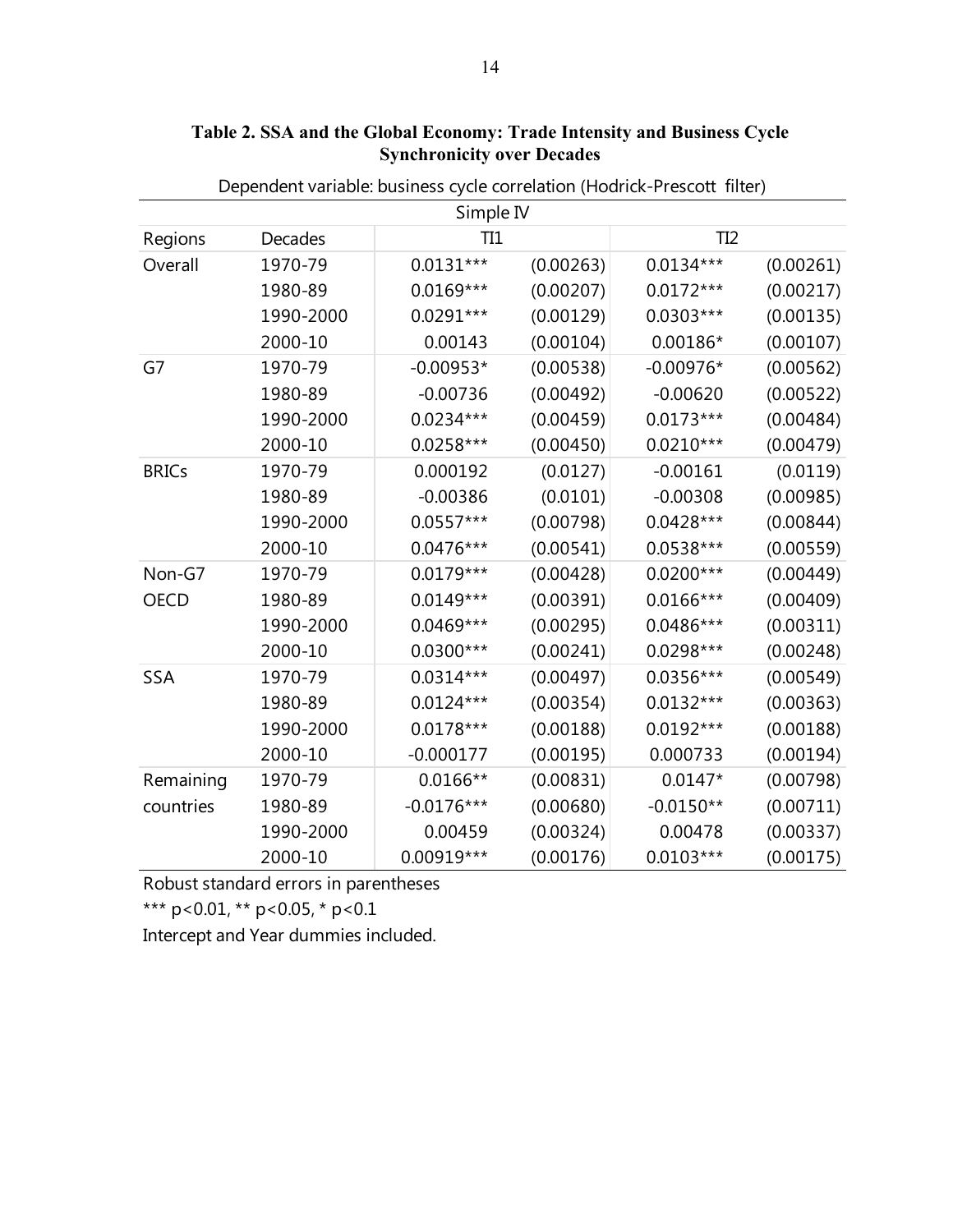|                 |                         |                         |                         | Dependent variable: business cycle correlation (Hodrick-Prescott filter) |                        |                        |                        |                        |                        |                         |                        |                        |
|-----------------|-------------------------|-------------------------|-------------------------|--------------------------------------------------------------------------|------------------------|------------------------|------------------------|------------------------|------------------------|-------------------------|------------------------|------------------------|
|                 |                         |                         |                         |                                                                          |                        | Standardized IV        |                        |                        |                        |                         |                        |                        |
|                 |                         |                         |                         |                                                                          |                        | Resource rich          |                        |                        |                        |                         |                        |                        |
|                 | Overall                 |                         | G7                      |                                                                          | <b>BRICs</b>           |                        | Non-G7 OECD            |                        | <b>SSA</b>             |                         | Remaining countries    |                        |
| TI1             | $0.114***$<br>(0.0100)  |                         | $0.0799***$<br>(0.0206) |                                                                          | $0.148***$<br>(0.0451) |                        | $0.156***$<br>(0.0176) |                        | $0.0418**$<br>(0.0181) |                         | $0.180***$<br>(0.0240) |                        |
| TI <sub>2</sub> |                         | $0.121***$<br>(0.0104)  |                         | $0.0608***$<br>(0.0213)                                                  |                        | $0.133***$<br>(0.0420) |                        | $0.158***$<br>(0.0186) |                        | $0.0528***$<br>(0.0183) |                        | $0.191***$<br>(0.0259) |
| N               | 43,993                  | 43,842                  | 4,252                   | 4,252                                                                    | 1,948                  | 1,948                  | 10,567                 | 10,567                 | 11,164                 | 11,164                  | 15,911                 | 15,911                 |
|                 |                         |                         |                         |                                                                          |                        | Non-resource rich      |                        |                        |                        |                         |                        |                        |
|                 | Overall                 |                         | G7                      |                                                                          | <b>BRICs</b>           |                        | Non-G7 OECD            |                        | <b>SSA</b>             |                         | Remaining countries    |                        |
| TI <sub>1</sub> | $0.106***$<br>(0.00699) |                         | $0.109***$<br>(0.0161)  |                                                                          | $0.283***$<br>(0.0317) |                        | $0.244***$<br>(0.0111) |                        | $0.130***$<br>(0.0135) |                         | 0.00914<br>(0.0159)    |                        |
| TI <sub>2</sub> |                         | $0.106***$<br>(0.00724) |                         | $0.100***$<br>(0.0172)                                                   |                        | $0.284***$<br>(0.0307) |                        | $0.252***$<br>(0.0116) |                        | $0.136***$<br>(0.0138)  |                        | 0.0121<br>(0.0160)     |
| ${\sf N}$       | 72,840                  | 72,508                  | 7,416                   | 7,416                                                                    | 3,285                  | 3,285                  | 17,982                 | 17,982                 | 16,659                 | 16,659                  | 27,166                 | 27,166                 |

# **Table 3. SSA and the Global Economy: Trade Intensity and Business Cycle Synchronicity, Resource-rich Countries versus Non-resource-rich Countries**

Robust standard errors in parentheses

\*\*\* p<0.01, \*\* p<0.05, \* p<0.1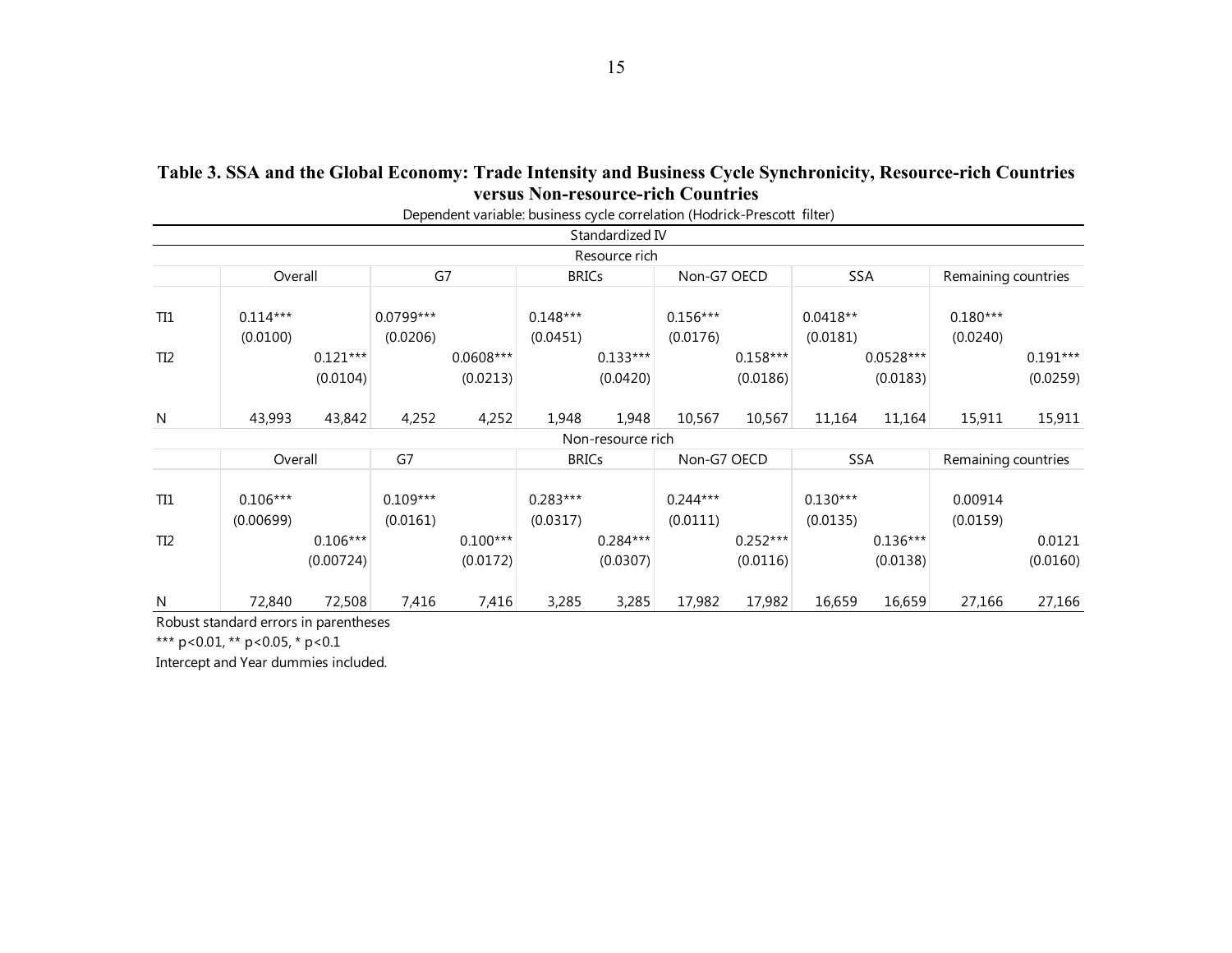| Dependent variable: business cycle correlation (Hodrick-Prescott filter) |  |
|--------------------------------------------------------------------------|--|
|--------------------------------------------------------------------------|--|

|                 | Standardized IV                                                                   |            |                         |           |                        |            |                        |            |                        |            |                        |            |  |  |
|-----------------|-----------------------------------------------------------------------------------|------------|-------------------------|-----------|------------------------|------------|------------------------|------------|------------------------|------------|------------------------|------------|--|--|
|                 | SSA currency zones                                                                |            |                         |           |                        |            |                        |            |                        |            |                        |            |  |  |
|                 | G7<br><b>SSA</b><br><b>BRICs</b><br>Non-G7 OECD<br>Overall<br>Remaining countries |            |                         |           |                        |            |                        |            |                        |            |                        |            |  |  |
| TI1             | $0.128***$<br>(0.00889)                                                           |            | $0.0466***$<br>(0.0178) |           | $0.266***$<br>(0.0410) |            | $0.174***$<br>(0.0138) |            | $0.177***$<br>(0.0172) |            | $0.248***$<br>(0.0245) |            |  |  |
| TI <sub>2</sub> |                                                                                   | $0.126***$ |                         | $0.0302*$ |                        | $0.231***$ |                        | $0.176***$ |                        | $0.193***$ |                        | $0.261***$ |  |  |
|                 |                                                                                   | (0.00902)  |                         | (0.0181)  |                        | (0.0376)   |                        | (0.0143)   |                        | (0.0171)   |                        | (0.0255)   |  |  |
|                 |                                                                                   |            |                         |           |                        |            |                        |            |                        |            |                        |            |  |  |
| N               | 47,127                                                                            | 47,011     | 4,863                   | 4,863     | 2,109                  | 2,109      | 11,512                 | 11,512     | 11,251                 | 11,251     | 17,276                 | 17,276     |  |  |

Robust standard errors in parentheses

\*\*\* p<0.01, \*\* p<0.05, \* p<0.1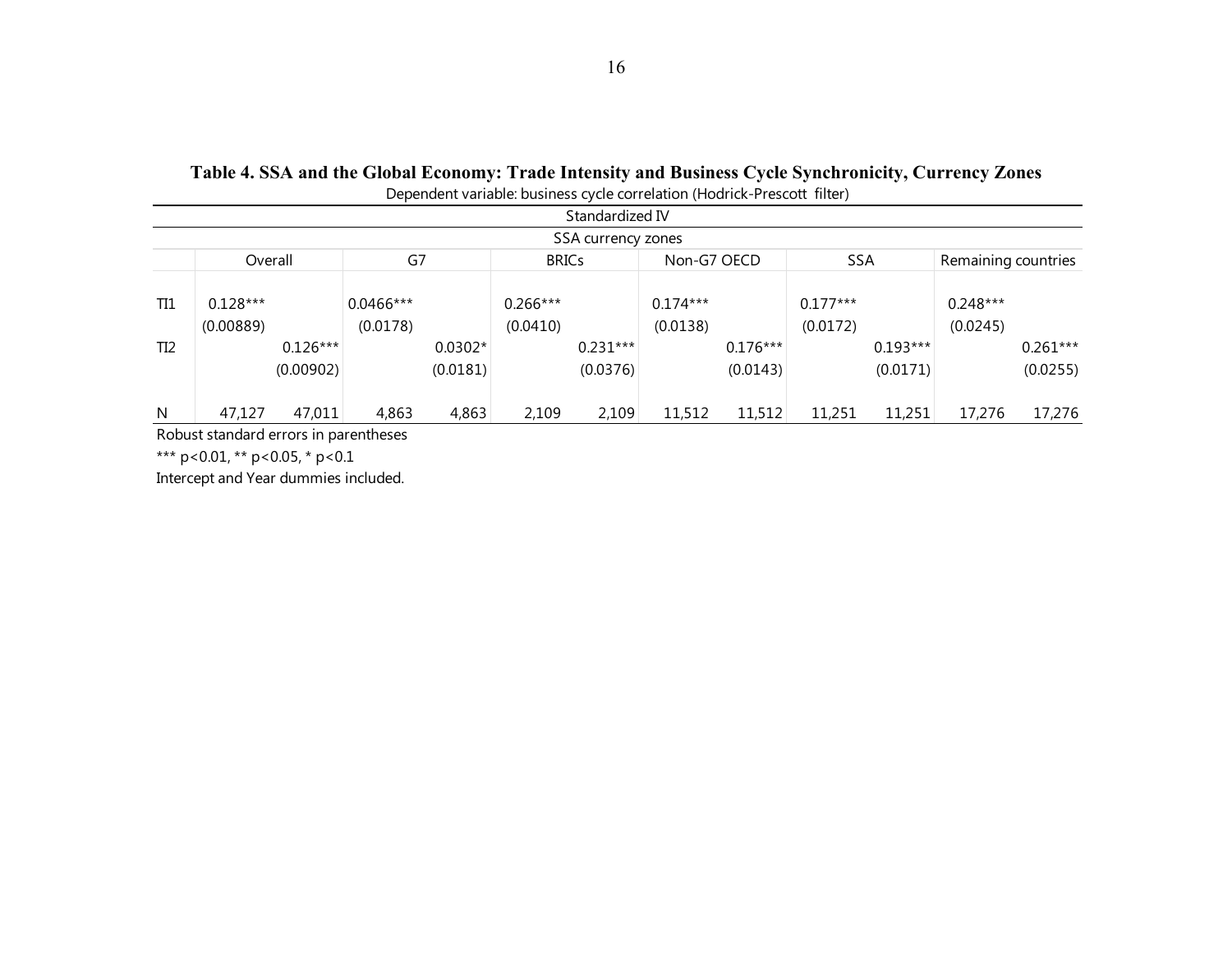### **B. Robustness checks**

We conduct several robustness checks to ensure that our results do not depend on the measurement of business cycle synchronicity, the definition of trade intensity, the estimation technique, or on the position of countries in the business cycle.

First, we evaluate the sensitivity of our initial findings to an alternative measurement of cyclicality. The use of the HP filter is, however, subject to two criticisms. First, the HP filter is interpreted as a high-pass filter that removes longer fluctuations and treats them as part of the trend. Given this feature, this filter might not always be relevant from a policy perspective, particularly in SSA countries where institutions and policy responses are weaker than elsewhere. Turning the light on short- and medium-term fluctuations is of key relevance for these countries and the HP filter may not provide such a focus. Alternative filters to the one developed by Hodrick and Prescott (1997), in particular Baxter and King's (1999) bandpass linear filter, henceforth referred to as BK, also receive greater attention (Frankel and Rose 1997, 1998, Rose and Engel 2002, and Darvas and others 2005). These filters address the shortcomings of the HP-based filter.<sup>7</sup> However, despite its drawbacks, the HP filter generates results that are qualitatively similar to those of the BK filter (Table 5). This is in line with findings of previous papers such as Frankel and Rose (1997, 1998) and Caldéron and others (2007).

The above exercise is repeated using another measure labelled *TI2* which is trade intensity expressed in relation to GDP (Table 5). The findings are qualitatively unchanged under the alternative measure of cyclicality, the BK filter. Similarly, we also investigate whether the choice of either imports or exports—instead of imports plus exports—changes the findings. We compute a new measure of trade intensity using imports and then exports. Our findings confirm earlier results (Table 5). Trade intensity either measured through imports and exports has a predict content over business cycle synchronization.

Having found that the coefficients on *TI* are statistically significant and positive, we now check the robustness of our findings to alternative estimation procedures. We choose to perform quantile and tobit estimation strategies. On the one hand, the high degree of heterogeneity of our sample and significant within-group disparities, thus the existence of many potential outliers, militate in favour of quantile regressions. South Africa and Nigeria, the two largest economies of the region, may potentially act as outliers, hence justifying the use of the quantile estimation strategy. On the other hand, our key variable of interest, trade intensity, is censored at a lower threshold, 0, as values of bilateral flows are set at 0 when data are not available. There is therefore a case for trying tobit model estimation. Results of our quantile and tobit estimations are summarized in Table 5. *TI* measures enter all the regressions significantly, with the exception of those between SSA and the remaining countries. Overall, these findings show that trade intensification has resulted in SSA's output cycle synchronizing with those of its trading partners.

 $<sup>7</sup>$  The Baxter-King filter addresses the shortcomings associated with the HP filter by combining a high-pass</sup> filter and a low-pass filter and by setting the length of cycle according to the assumptions of the authors. We assume that the length of the business cycle is between 2 and 8 years, which virtually matches the time span that was originally recommended by Baxter and King (1999) — 6 to 32 quarters *(i.e.,* 1.5 to 8 years)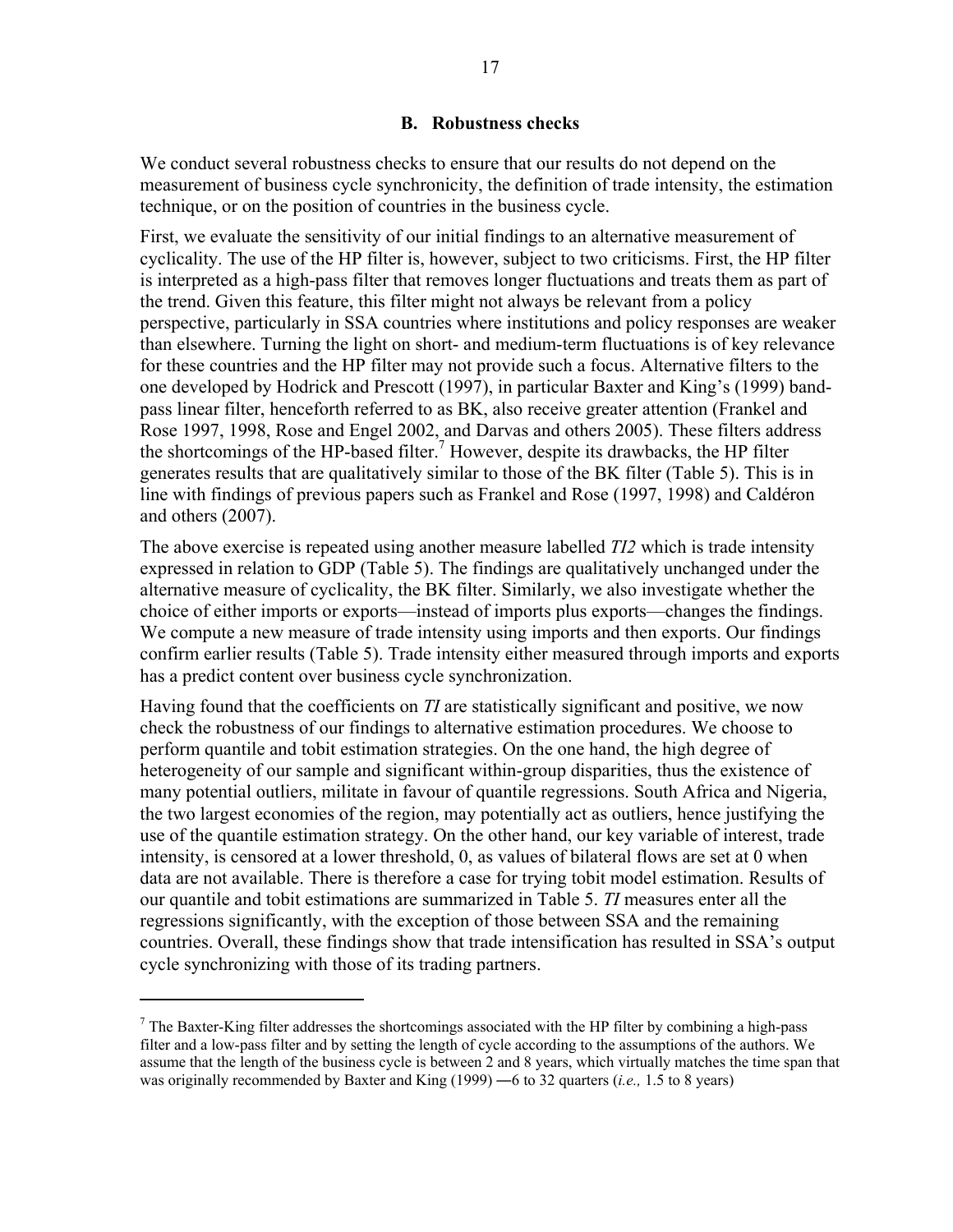The next robustness test we conducted is to check whether the positive association between *TI* and output correlation is influenced by position in the cycle. In this regard, we consider two scenarios: the first focusing on times during which the trading partner's business cycle is positive, and the second, examining the period when the trading partner's business cycle is negative. Results are summarized in Table 5. It turns out that, for all groups of countries but the G7, trade triggers output correlation, independently of the trading partners' position in the business cycle. Good or bad fortunes in the BRICs, non-G7 OECD, within SSA, or in other remaining countries do not alter the positive impact of trade on business cycle correlation. The trade relations with G7 countries stand as the only exception. The positive association between *TI* and cyclical output correlation holds only when the economic tide is high in the G7 countries. Trade with the G7 has no impact on *BCS* in times when output is below longterm potential in the G7. A similar exercise is repeated—this time assuming various cycle positions in SSA. The findings squarely mirror the above results. Trade seems to be the main channel of business cycle transmission, except for the trade relations with the G7 when the business cycle in SSA is on the negative side.

We also consider situations when business cycles are synchronized positively and negatively and how trade plays out. Positive synchronicity is driven by trade, irrespective of the group of countries with which SSA countries have trade relations. However, findings differ in the case of negative synchronicity. Trade with the G7 turns out not to be the channel through which, a negative business cycle in the G7 is passed on to SSA countries.

These above findings echo the view that the output in SSA is increasingly decoupling from traditional partners' cycles, in particular the G7's, and anchoring instead on emerging countries' cycles, including the BRICs'. On the other hand, the findings lend credence to the conjecture that the recent economic revival in SSA owes much to growing demand in emerging countries, especially the BRICs, for the region's primary commodities. That raises concerns about this development perpetuating and even deepening the economic dependence of SSA on primary commodities or, in other words, on the vagaries of international commodity markets. This is all the more worrisome as trade with the BRICs tends to transmit negative business cycle shocks from the BRICs to SSA countries, contrary to trade with the G7 which does not. More interesting, intra-African trade is the only trade that has a cushioning effect when trading partners are in a negative phase of their business cycles.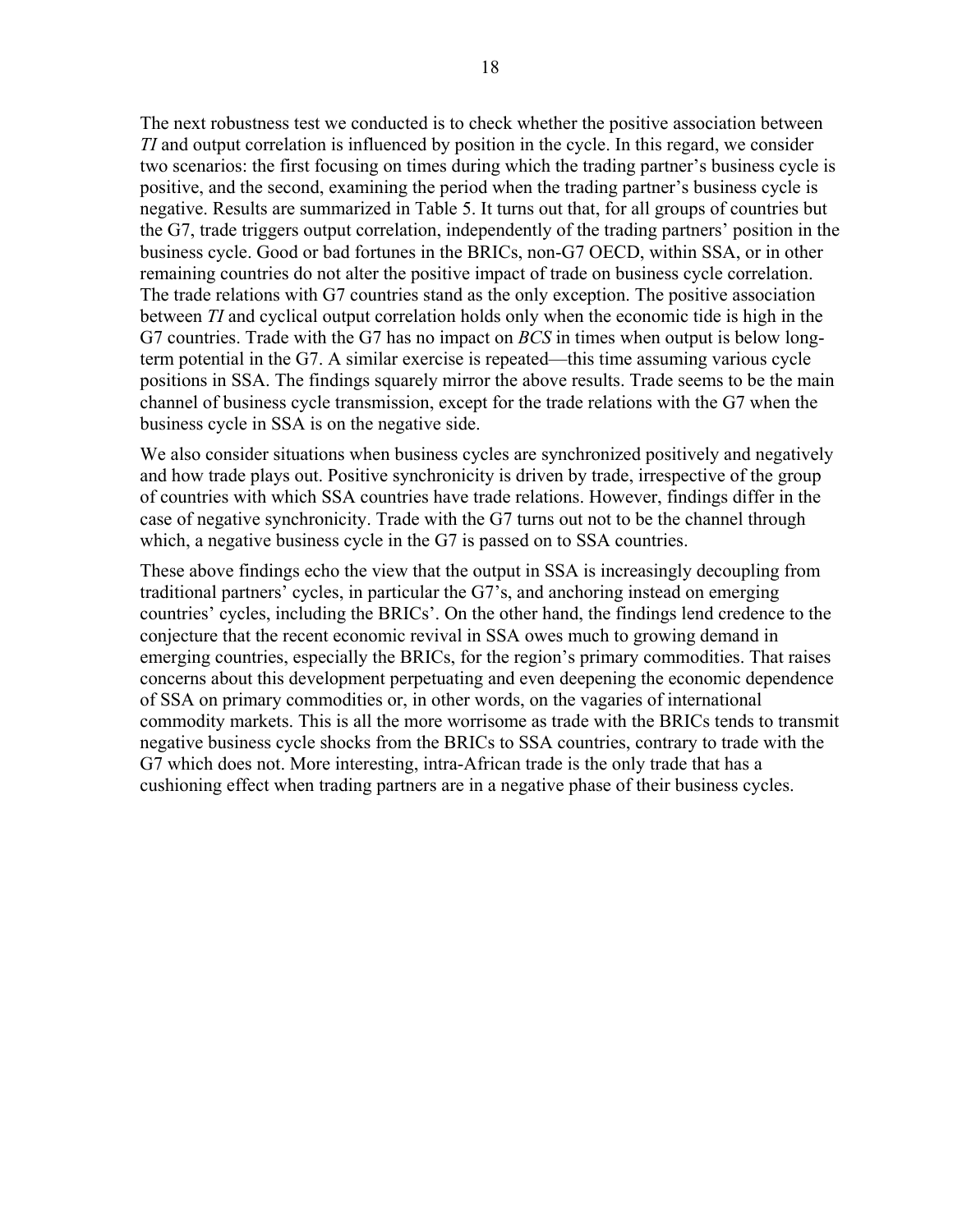|                                  |                 | Dependent variable: business cycle correlation (Hodrick-Prescott Tilter, unless otherwise indicated) |             |             |             |             |              |             |             |              |              |                     |             |
|----------------------------------|-----------------|------------------------------------------------------------------------------------------------------|-------------|-------------|-------------|-------------|--------------|-------------|-------------|--------------|--------------|---------------------|-------------|
| Robustness test                  | Trade           | Overall                                                                                              |             | G7          |             |             | <b>BRICs</b> | Non-G7 OECD |             | SSA          |              | Remaining countries |             |
|                                  | intensity       |                                                                                                      |             |             |             |             |              |             |             |              |              |                     |             |
| Baxter King Filter               | TI1             | $0.0106***$                                                                                          |             | 0.000804    |             | $0.0290***$ |              | $0.0170***$ |             | $0.0133***$  |              | $0.00932***$        |             |
|                                  |                 | (0.000757)                                                                                           |             | (0.00250)   |             | (0.00423)   |              | (0.00161)   |             | (0.00133)    |              | (0.00167)           |             |
|                                  | TI <sub>2</sub> |                                                                                                      | $0.0105***$ |             | $-0.000751$ |             | $0.0296***$  |             | $0.0175***$ |              | $0.0143***$  |                     | $0.0102***$ |
|                                  |                 |                                                                                                      | (0.000780)  |             | (0.00262)   |             | (0.00418)    |             | (0.00167)   |              | (0.00135)    |                     | (0.00169)   |
| Trade Intensity                  | TI3             | $0.0172***$                                                                                          |             | $-0.00914$  |             | $-0.0235**$ |              | $0.0419***$ |             | $0.0140***$  |              | $0.00753***$        |             |
|                                  |                 | (0.000651)                                                                                           |             | (0.00687)   |             | (0.0109)    |              | (0.00276)   |             | (0.00132)    |              | (0.00158)           |             |
|                                  | TI <sub>4</sub> |                                                                                                      | $0.0174***$ |             | $-0.000418$ |             | $-0.00504$   |             | $0.0432***$ |              | $0.0157***$  |                     | 0.00837***  |
|                                  |                 |                                                                                                      | (0.000648)  |             | (0.00626)   |             | (0.0104)     |             | (0.00265)   |              | (0.00134)    |                     | (0.00161)   |
| Quantile regression              | TI1             | $0.00711***$                                                                                         |             | $0.0223***$ |             | $0.0116***$ |              | $0.0196***$ |             | 0.00886***   |              | $0.00178**$         |             |
|                                  |                 | (0.000472)                                                                                           |             | (0.00249)   |             | (0.00260)   |              | (0.00131)   |             | (0.000816)   |              | (0.000755)          |             |
|                                  | TI <sub>2</sub> |                                                                                                      | 0.00727***  |             | $0.0226***$ |             | $0.00743***$ |             | $0.0186***$ |              | 0.00978***   |                     | 0.00104     |
|                                  |                 |                                                                                                      | (0.000522)  |             | (0.00247)   |             | (0.00272)    |             | (0.00140)   |              | (0.000842)   |                     | (0.000775)  |
| Tobit regression                 | TI1             | $0.00516***$                                                                                         |             | $0.0173***$ |             | $0.0118***$ |              | $0.0164***$ |             | $0.00605***$ |              | 0.000595            |             |
|                                  |                 | (0.000373)                                                                                           |             | (0.00181)   |             | (0.00221)   |              | (0.000988)  |             | (0.000703)   |              | (0.000558)          |             |
|                                  | TI <sub>2</sub> |                                                                                                      | 0.00559***  |             | $0.0180***$ |             | $0.01000***$ |             | $0.0161***$ |              | $0.00681***$ |                     | $-0.000117$ |
|                                  |                 |                                                                                                      | (0.000372)  |             | (0.00174)   |             | (0.00224)    |             | (0.000966)  |              | (0.000696)   |                     | (0.000552)  |
|                                  |                 |                                                                                                      |             |             |             |             |              |             |             |              |              |                     |             |
| Alternative Measurement of       |                 |                                                                                                      |             |             |             |             |              |             |             |              |              |                     |             |
| Trade Intensity, Standardized IV | Imports         | $0.133***$                                                                                           |             | $0.0676***$ |             | $0.308***$  |              | $0.222***$  |             | $0.0748***$  |              | $0.141***$          |             |
|                                  |                 | (0.00698)                                                                                            |             | (0.0138)    |             | (0.0329)    |              | (0.0116)    |             | (0.0163)     |              | (0.0170)            |             |
|                                  | Exports         |                                                                                                      | $0.150***$  |             | $0.0590***$ |             | $0.248***$   |             | $0.210***$  |              | $0.0621***$  |                     | $0.120***$  |
|                                  |                 |                                                                                                      | (0.00745)   |             | (0.0133)    |             | (0.0262)     |             | (0.0110)    |              | (0.0159)     |                     | (0.0168)    |

**Table 5. Robustness Tests**

Dependent variable: business cycle correlation (Hodrick-Prescott filter, unless otherwise indicated)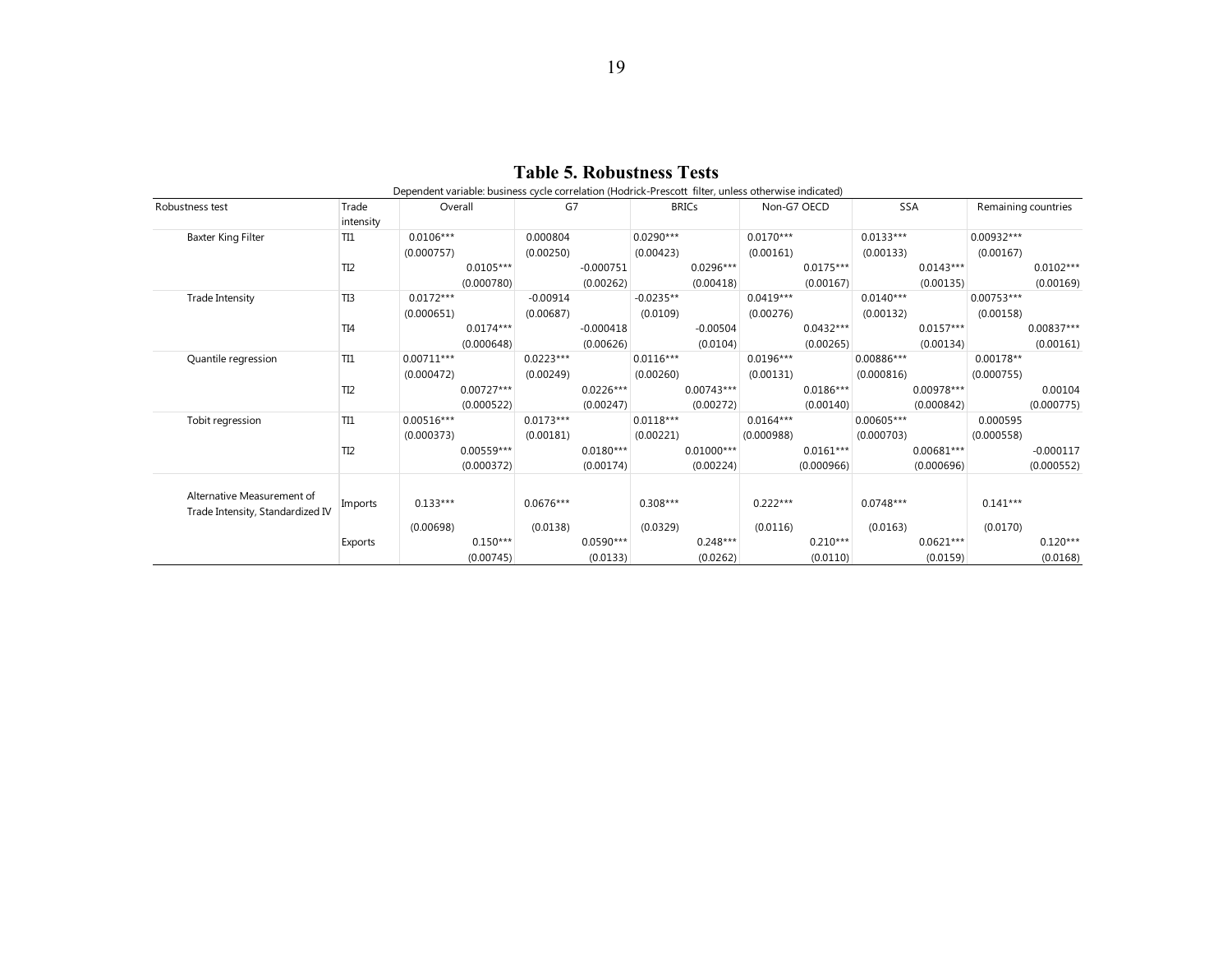|                               |                 | Dependent variable: business cycle correlation (Hodrick-Prescott filter, unless otherwise indicated) |              |              |              |             |              |              |              |               |               |                     |              |
|-------------------------------|-----------------|------------------------------------------------------------------------------------------------------|--------------|--------------|--------------|-------------|--------------|--------------|--------------|---------------|---------------|---------------------|--------------|
| Robustness test               | Trade           | Overall                                                                                              |              | G7           |              |             | <b>BRICs</b> | Non-G7 OECD  |              | SSA           |               | Remaining countries |              |
|                               | intensity       |                                                                                                      |              |              |              |             |              |              |              |               |               |                     |              |
| Partner's positive cycle (IV) | TI1             | $0.0176***$                                                                                          |              | $0.0160***$  |              | $0.0303***$ |              | $0.0314***$  |              | $0.0110***$   |               | $0.0103***$         |              |
|                               |                 | (0.00105)                                                                                            |              | (0.00331)    |              | (0.00580)   |              | (0.00218)    |              | (0.00177)     |               | (0.00218)           |              |
|                               | TI <sub>2</sub> |                                                                                                      | $0.0178***$  |              | $0.0144***$  |             | $0.0281***$  |              | $0.0321***$  |               | $0.0124***$   |                     | $0.0108***$  |
|                               |                 |                                                                                                      | (0.00108)    |              | (0.00352)    |             | (0.00567)    |              | (0.00226)    |               | (0.00179)     |                     | (0.00221)    |
| Partner's negative cycle (IV) | TI1             | $0.0137***$                                                                                          |              | 0.00605*     |              | $0.0426***$ |              | $0.0242***$  |              | $0.0110***$   |               | 0.00496**           |              |
|                               |                 | (0.00106)                                                                                            |              | (0.00348)    |              | (0.00584)   |              | (0.00223)    |              | (0.00184)     |               | (0.00220)           |              |
|                               | TI <sub>2</sub> |                                                                                                      | $0.0135***$  |              | 0.00449      |             | $0.0452***$  |              | $0.0252***$  |               | $0.0117***$   |                     | 0.00544**    |
|                               |                 |                                                                                                      | (0.00109)    |              | (0.00366)    |             | (0.00578)    |              | (0.00233)    |               | (0.00186)     |                     | (0.00224)    |
| SSA positive cycle (IV)       | TI1             | $0.0171***$                                                                                          |              | $0.0117***$  |              | 0.0285***   |              | $0.0297***$  |              | $0.00977***$  |               | 0.00535**           |              |
|                               |                 | (0.00105)                                                                                            |              | (0.00321)    |              | (0.00553)   |              | (0.00212)    |              | (0.00178)     |               | (0.00217)           |              |
|                               | TI <sub>2</sub> |                                                                                                      | $0.0173***$  |              | $0.0104***$  |             | $0.0289***$  |              | $0.0305***$  |               | $0.0112***$   |                     | 0.00614***   |
|                               |                 |                                                                                                      | (0.00108)    |              | (0.00337)    |             | (0.00549)    |              | (0.00220)    |               | (0.00180)     |                     | (0.00220)    |
| SSA negative cycle (IV)       | TI1             | $0.0144***$                                                                                          |              | 0.00507      |              | $0.0309***$ |              | $0.0236***$  |              | $0.0115***$   |               | $0.00380*$          |              |
|                               |                 | (0.00107)                                                                                            |              | (0.00342)    |              | (0.00616)   |              | (0.00224)    |              | (0.00182)     |               | (0.00220)           |              |
|                               | TI <sub>2</sub> |                                                                                                      | $0.0143***$  |              | 0.00212      |             | $0.0314***$  |              | $0.0243***$  |               | $0.0123***$   |                     | $0.00410*$   |
|                               |                 |                                                                                                      | (0.00110)    |              | (0.00361)    |             | (0.00604)    |              | (0.00233)    |               | (0.00184)     |                     | (0.00223)    |
| Positive synchronicity (IV)   | TI1             | $0.00662***$                                                                                         |              | $0.00743***$ |              | $0.0224***$ |              | $0.0153***$  |              | $0.00859***$  |               | 0.00391***          |              |
|                               |                 | (0.000533)                                                                                           |              | (0.00197)    |              | (0.00322)   |              | (0.00123)    |              | (0.000924)    |               | (0.00114)           |              |
|                               | TI <sub>2</sub> |                                                                                                      | $0.00645***$ |              | $0.00577***$ |             | $0.0234***$  |              | $0.0156***$  |               | 0.00898***    |                     | $0.00419***$ |
|                               |                 |                                                                                                      | (0.000549)   |              | (0.00207)    |             | (0.00321)    |              | (0.00128)    |               | (0.000939)    |                     | (0.00115)    |
| Negative synchronicity (IV)   | TI1             | 0.00104                                                                                              |              | $-0.00166$   |              | $0.00773*$  |              | $0.00789***$ |              | $-0.00371***$ |               | $-0.000726$         |              |
|                               |                 | (0.000697)                                                                                           |              | (0.00218)    |              | (0.00417)   |              | (0.00149)    |              | (0.00119)     |               | (0.00144)           |              |
|                               | TI <sub>2</sub> |                                                                                                      | 0.000826     |              | $-0.00221$   |             | 0.00511      |              | $0.00788***$ |               | $-0.00345***$ |                     | $-0.00107$   |
|                               |                 |                                                                                                      | (0.000726)   |              | (0.00229)    |             | (0.00406)    |              | (0.00154)    |               | (0.00120)     |                     | (0.00149)    |

#### **Table 5. Robustness Tests (concluded)**

Robust standard errors in parentheses

\*\*\* p<0.01, \*\* p<0.05, \* p<0.1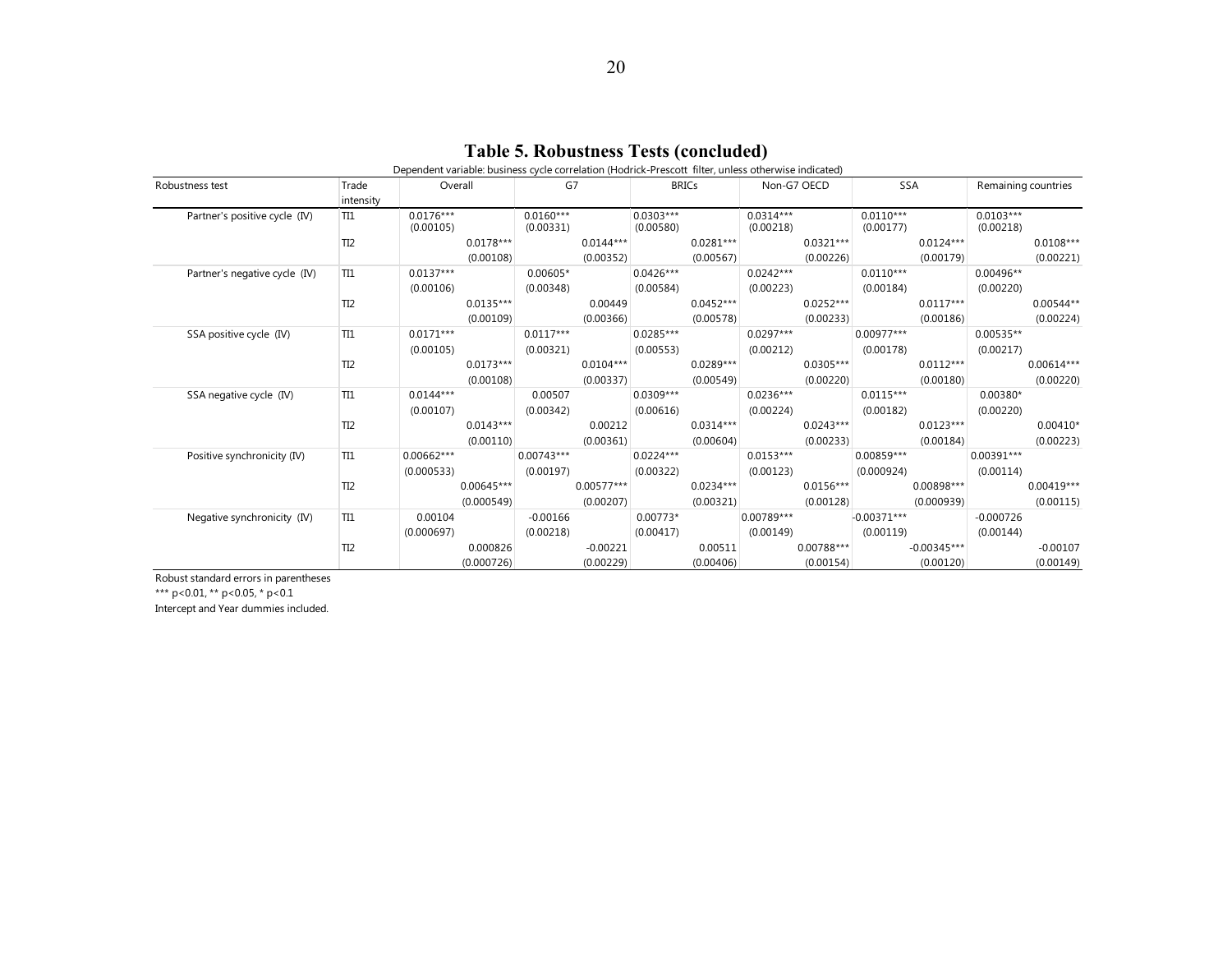## **C. Extension**

Consistent with the literature on business cycle synchronization, we add a number of covariates to the baseline model as follows:

$$
BCS_{ijt} = \alpha_0 + \alpha_1 T I_{ijt} + \alpha_2 X_{it} + \varepsilon_{ijt}
$$
 (2)

 $X_{it}$  denotes a series of factors outside trade that influence cyclical output co-movements. These variables include a measure of intra-industry trade and indicators of macroeconomic policy synchronicity and of financial integration. Intra-trade measure is captured through the Grubel-Lloyd index,  $IIT_{ijt}$ , which is a measure of trade specialization. The index mirrors the

share of intra-industry trade and is expressed as follows:  $IIT_{ijt} = 1 - \frac{\left|\sum_m (X_{ijt}^m - M_{ijt}^m)\right|}{\sum_{k=1}^{\infty} (x_{ijt}^m - M_{ikt}^m)}$  $\frac{\sum_{m} \left( x_{ijt}^m - M_{ijt}^m \right)}{\sum_{m} \left( x_{ijt}^m - M_{ijt}^m \right)}$ .

 $X_{ijt}^m$  denotes the exports of an industry m from a country *i* to a country *j*, while  $M_{ijt}^m$ represents the imports of an industry *m* of a country *i* from a country *j*. Bilateral trade figures are based on the United Nations' *COMTRADE* data. These trade data are at the 3-digit level of SITC. This measure is equal to 0 when there is only inter-industry trade (*i.e.*, complete specialization); and 1, otherwise (*i.e.,* complete diversification).

Of all macroeconomic policies, discretionary fiscal policy is the most common and relatively effective instrument used by SSA countries and their partner blocs to stimulate their aggregate demand and output, therefore smoothing out their business cycle.<sup>8</sup> We therefore use the correlation of fiscal stances as a proxy of the similarity in macroeconomic policy stance. This indicator is defined as the coefficient of correlation between the cyclical component of general government expenditure (as a percentage of GDP) in SSA country *i and* partner bloc country *j*. Data on this variable is culled from the IMF's *World Economic Outlook*.

On financial integration, we could not find data that capture bilateral portfolio holdings, as suggested in the literature, and have to content ourselves with information on net total inflows of foreign direct investment (FDI). These data are drawn from the World Development Indicators 2013 (WDI 2013). Following the methodology proposed by Baxter and Kouparitsas (2005) in computing a measure of overall trade intensity of a given pair of countries, we define financial openness as the ratio of total net FDI of a pair of countries to the total GDP of these countries. The financial openness indicator is measured as follows:

<sup>&</sup>lt;sup>8</sup> Evidence shows that monetary policy transmission to the real sector is limited for a number of reasons. The first layer of ineffectiveness is from policy stances to the costs at which financial and banking systems access their resources. Part of such weak pass-through is due to excess liquidity and underdeveloped interbank markets, both of which limit the size of retail banks' funding coming from these markets. Even when changes in monetary conditions trigger changes in the cost of borrowing of banking systems, this does not always lead to changes in credit conditions, hence the second layer of ineffectiveness. The underlying factors behind this are the following: the oligopolistic nature of the banking sector, the large fiscal deficits, and ensuring crowding out private lending. The third layer is from changes in credit conditions to the impact on the real sector. Weak financial deepening implies that very few have access to banking and financial services. As a result changes in lending conditions affect only a fraction of the real sector.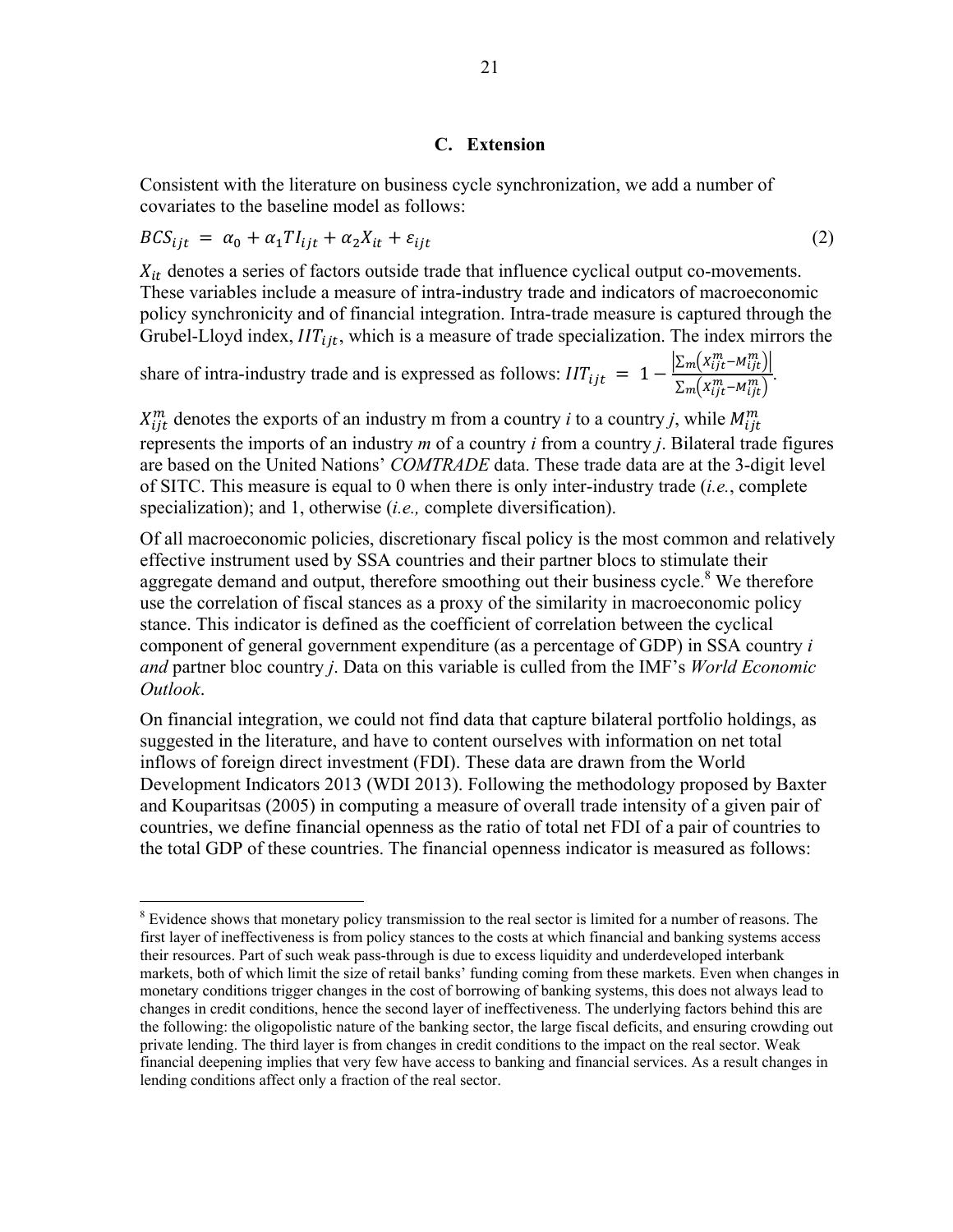$FI_{ijt} = \frac{FDI_{it} + FDI_{jt}}{(Y_{it} + Y_{jt})}$ , with FDI being the total net inflows of FDI, which turn negative if FDI outflows are larger than FDI inflows—and *i* denoting an SSA country; and *j*, its partner.

We also account for the impact of relative price changes on business cycle synchronization by considering the correlation of the terms of trade, in particular of the cyclical component of terms of trade, one of the determining factors of business cycle synchronization.

The analysis concentrates on the BRICs and the G7 only, the two main partner blocs at the core of our study. Results are presented in Table 6.

In line with the bivariate analysis, trade intensity with the BRICs, based on two different measures, enters the multivariate regressions positively. This validates our previous finding that points to a strong demand impact of trade―with the BRICs―on business cycle correlation. In addition to this positive contribution, trade integration also unleashes countervailing effects on cyclical output correlation, as evidenced by the negative and statistically significant coefficient on the interaction between intra-trade and trade intensity. This implies that the higher trade intensity, the stronger the output-decoupling force assuming constant intra-industry trade. The finding shows that trade flows with the BRICs are relatively more between industries rather than within industries compared with those trade flows with the G7. Although such a pattern of trade tempers business cycle correlation, its effect does not offset the positive aggregate impact of trade intensity on cyclical output co-movements—or, in other words, the demand channel.

The results on the relations with the G7, particularly on the effects of trade integration and patterns of trade specialization, stand in stark contrast to the above. When an indicator for intra-trade is added, the coefficient on trade integration turns negative and slightly less robust—if at all significant. However, the measure of intra-industry trade―either alone or interacted with trade intensity―has a predictive and positive content over business cycle correlation. This suggests patterns of trade geared relatively toward intra-industry relations.

When compared to the earlier findings on the bivariate analysis, this indicates that the positive contribution of trade to business cycle correlation comes mostly from the fact that trade shocks emanating from the relations with the G7 countries are more industry-specific as opposed to the patterns of trade with the BRICs—and that trade is relatively intra-industry.

Combining the findings, as they relate to the BRICs and the G7, causes us to indicate that increased diversification of geographical destination and origin of trade has not led to further product diversification but instead to more product concentration. The effects of such increased product concentration of exports have been muted so far, outweighed by the aggregate demand impact of trade.

Findings on the impact of fiscal policy stance symmetry differ whether the focus is on the BRICs or the G7. Similar fiscal policy stance between SSA countries and the G7 does cause further alignment of business cycles. Shocks in general government expenditure in the G7 countries, triggered by real shocks, may be transmitted to SSA countries, in the form of shocks in development assistance, which in turn will affect business cycles in SSA countries.

By contrast, fiscal policy stance symmetry between the BRICs and SSA countries has no impact on cyclical correlation between these groups. This finding does not imply the absence of fiscal multipliers at work in both SSA and the BRICs but rather suggests that fiscal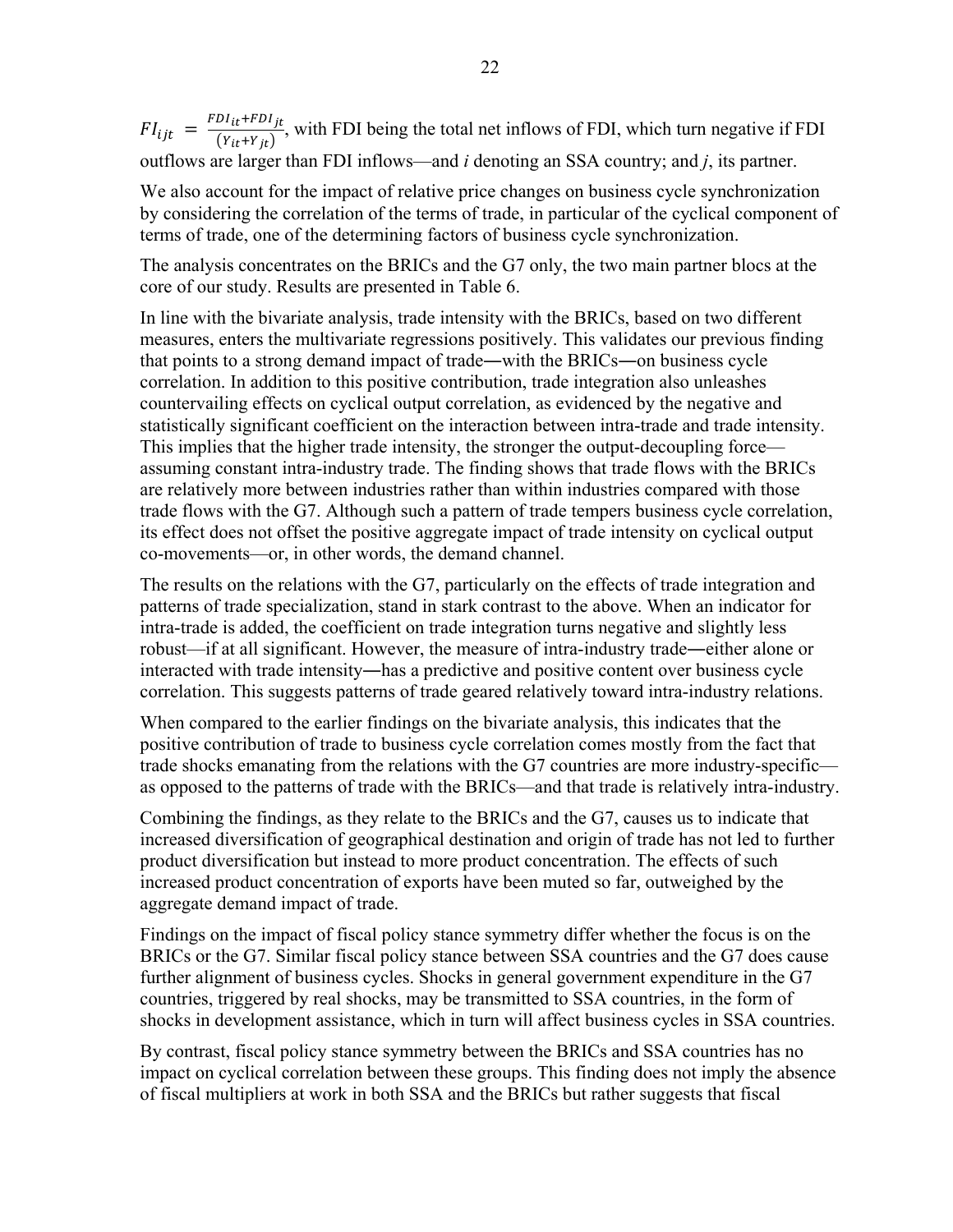policies in these two trading groups are not synchronized. Financial openness enters the regression insignificant both in the cases of the relations with the BRICs and the G7. This result echoes the views that financial linkages between most SSA countries and their trading partners are at a very early stage and therefore have little effect on business cycle synchronization.

The variable terms of trade turns with a statistically insignificant coefficient. The lack of statistical significance of the coefficient on terms-of-trade and continued significant explanatory power of trade variables, when all are included in the same regression, may support the argument of the indirect effect of terms of trade. Indeed, similar terms-of-trade shocks may affect business cycle synchronization through trade.

|                                                           |                                 | Simple IV              |                         |                         |                         |                                |                        |                        |
|-----------------------------------------------------------|---------------------------------|------------------------|-------------------------|-------------------------|-------------------------|--------------------------------|------------------------|------------------------|
|                                                           |                                 |                        | <b>BRICs</b>            |                         |                         |                                | G7                     |                        |
| TI1                                                       | 0.0752*** 0.0932***<br>(0.0101) | (0.0108)               |                         |                         | $-0.0230**$<br>(0.0105) | 0.00284<br>(0.0100)            |                        |                        |
| TI <sub>2</sub>                                           |                                 |                        | $0.0813***$             | $0.104***$              |                         |                                | $-0.0457***$           | $-0.0165$              |
| Intra-Industry Trade (IIT)                                | $-1.156***$                     | -1.568***              | (0.0109)<br>$-2.365***$ | (0.0116)<br>$-3.211***$ | $1.335***$              | $0.780***$                     | (0.0118)<br>$3.094***$ | (0.0111)<br>1.984***   |
| TI1*IIT                                                   | (0.225)<br>$-0.121***$          | (0.246)<br>$-0.162***$ | (0.445)                 | (0.480)                 | (0.242)                 | (0.244)<br>$0.121***0.0660***$ | (0.482)                | (0.470)                |
| $TI2*III$                                                 | (0.0231)                        | (0.0249)               | $-0.135***$             | $-0.182***$             | (0.0236)                | (0.0234)                       | $0.165***$             | $0.103***$             |
| Correlation of General Government Expenditure as % of GDP |                                 | $-0.0228$              | (0.0252)                | (0.0270)<br>$-0.0247$   |                         | $0.0190*$                      | (0.0264)               | (0.0256)<br>$0.0207**$ |
|                                                           |                                 | (0.0167)               |                         | (0.0169)                |                         | (0.00993)                      |                        | (0.0100)               |
| FDI-to-GDP ratio (net inflows, pair level)                |                                 | $-0.00423$<br>(0.0766) |                         | $-0.0307$<br>(0.0786)   |                         | 0.0235<br>(0.0297)             |                        | 0.0280<br>(0.0318)     |
| Correlation of terms of trade shocks                      |                                 | 0.00982<br>(0.0215)    |                         | 0.0159<br>(0.0218)      |                         | $-0.00725$<br>(0.0128)         |                        | $-0.00663$<br>(0.0130) |
|                                                           |                                 |                        |                         |                         |                         |                                |                        |                        |
| N                                                         | 2,472                           | 1,979                  | 2,472                   | 1,979                   | 5,391                   | 4,147                          | 5,391                  | 4,147                  |

#### **Table 6. Trade Intensity and BCS: SSA, the BRICs, and the G7, Multivariate Model** Dependent variable: business cycle correlation (Hodrick-Prescott filter)

Robust standard errors in parentheses

\*\*\* p<0.01, \*\* p<0.05, \* p<0.1

Intercept and Year dummies included.

# **V. CONCLUSION**

The confluence of the BRICs' rising influence on the global economy, their growing external links with SSA, and the economic revival in this region begs three questions: *i)* Are SSA's business cycles increasingly pulled by those of the BRICs―at the expense of the G7 and other traditional partners? *ii)* If so, what have been the contributing factors to this development? And *iii)* what are the policy implications of such a change? This paper has sought to respond to these queries.

We have shown that the business cycle in SSA has increasingly aligned to the BRICs' in recent years. Growing trade linkages between these partner blocs have driven this shift. Rising demand for African exports, mainly primary commodities, has bolstered the region's growth, which in turn has fuelled increased demand for manufactured and capital goods from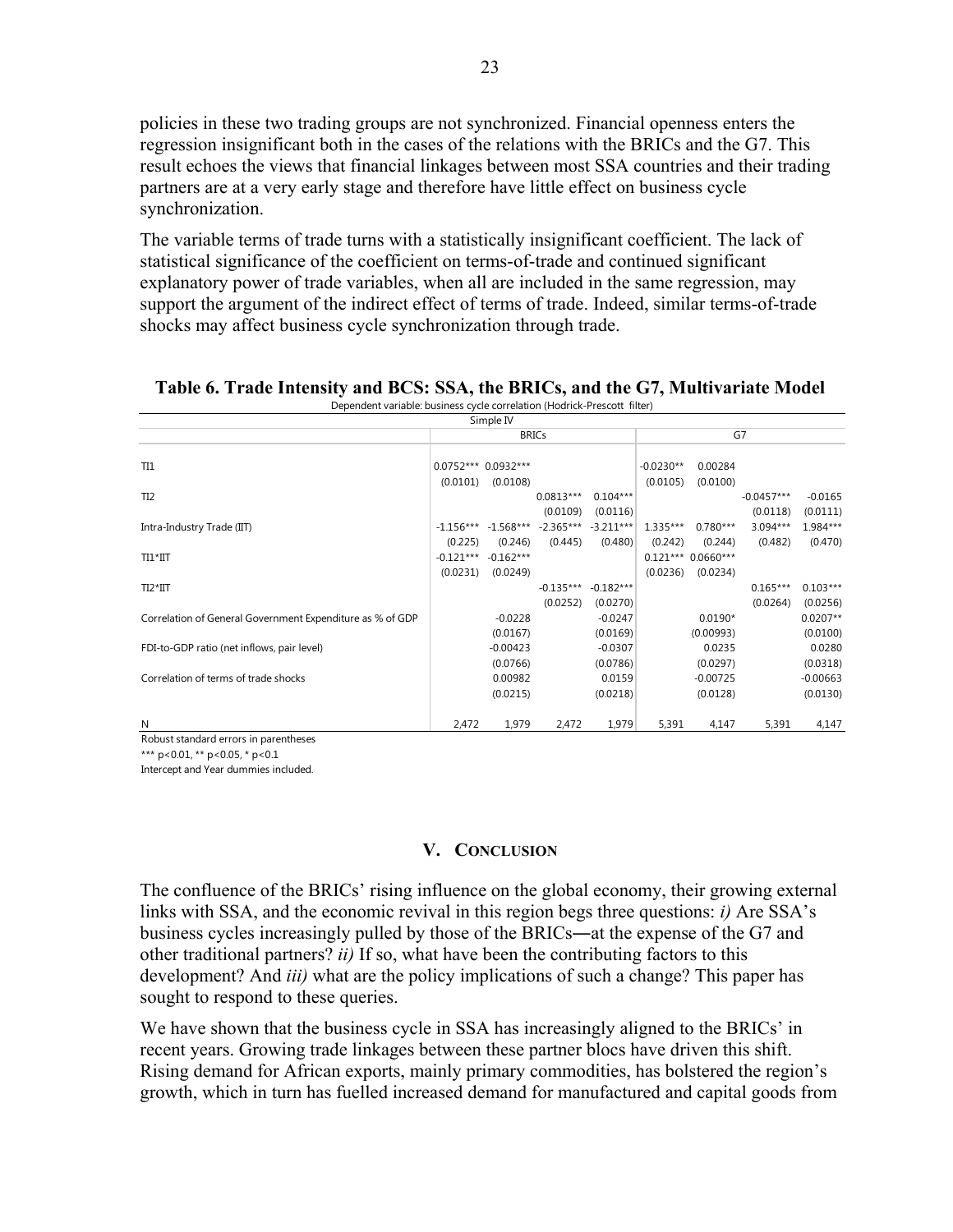the BRICs. This has deepened SSA's trade specialization, with most flows taking place among industries and not within industries. Increased product concentration of exports seems to have ignited a countervailing force that has somewhat dampened cyclical output coupling. On balance, such opposite force has so far been muted, largely outpaced by the impact of the aggregate demand impulse from trade.

Another finding is the neutral impact of fiscal-stance symmetry and business cycle correlation in the case of the relations between SSA countries and the BRICs. This mirrors low degree of fiscal policy coordination between these two groups of countries. Similarly, the financial openness, at a very early stage, does not cause business cycles of SSA countries and the BRICs to move in opposite or in the same direction.

Underneath the above findings lie some opportunities and challenges related to greater engagement of SSA with the BRICs. First are the opportunities. Undoubtedly, stronger trade ties with the BRICs constitute the key dimension of the ongoing diversification of the destination and origin of Africa's exports and imports. This development has made the region less dependent on traditional partners, the G7 in particular, and increased resilience in the face of economic volatility occurring in these countries. Also, macroeconomic policy coordination, namely fiscal coordination, if deepened, may be relatively effective in synchronizing business cycles, therefore indicating that discretionary fiscal policy could be an effective instrument in governments' policy tool kit in Africa.

On the challenges, trade linkages with the BRICs would have delivered further business cycle synchronization if intra-industry trade underpinned such ties. It is important to reverse the growing concentration of their trade flows if an increased coupling of SSA countries' cyclical output with that of the BRICs is to generate meaningful benefits in terms of longterm economic and development prospects of the region. The promotion of intra-African trade, supported by regional supply chains, holds the key for successfully pursing a sustainable growth and development agenda in the medium and long term. First, as evidenced earlier, intra-African trade proves to be the only type of trade that has a cushioning effect on real output when SSA countries are in the negative phase of their business cycles. Second, increased intra-African trade will help raise the current low level of trade within the region and degree of coupling of business among countries of the region, therefore providing a third credible alternate growth powerhouse of economic activity, besides the G7 and the BRICs. Third, the expansion of intra-industry trade within SSA will also help generate production linkages within and between countries in the region, and build and leverage the competitiveness of firms operating in SSA. As a result, SSA countries will be better able to integrate into global manufacturing supply chains, and in so doing, replace other competitors―such as the BRICs―as the latter also move up in the value-chain ladder.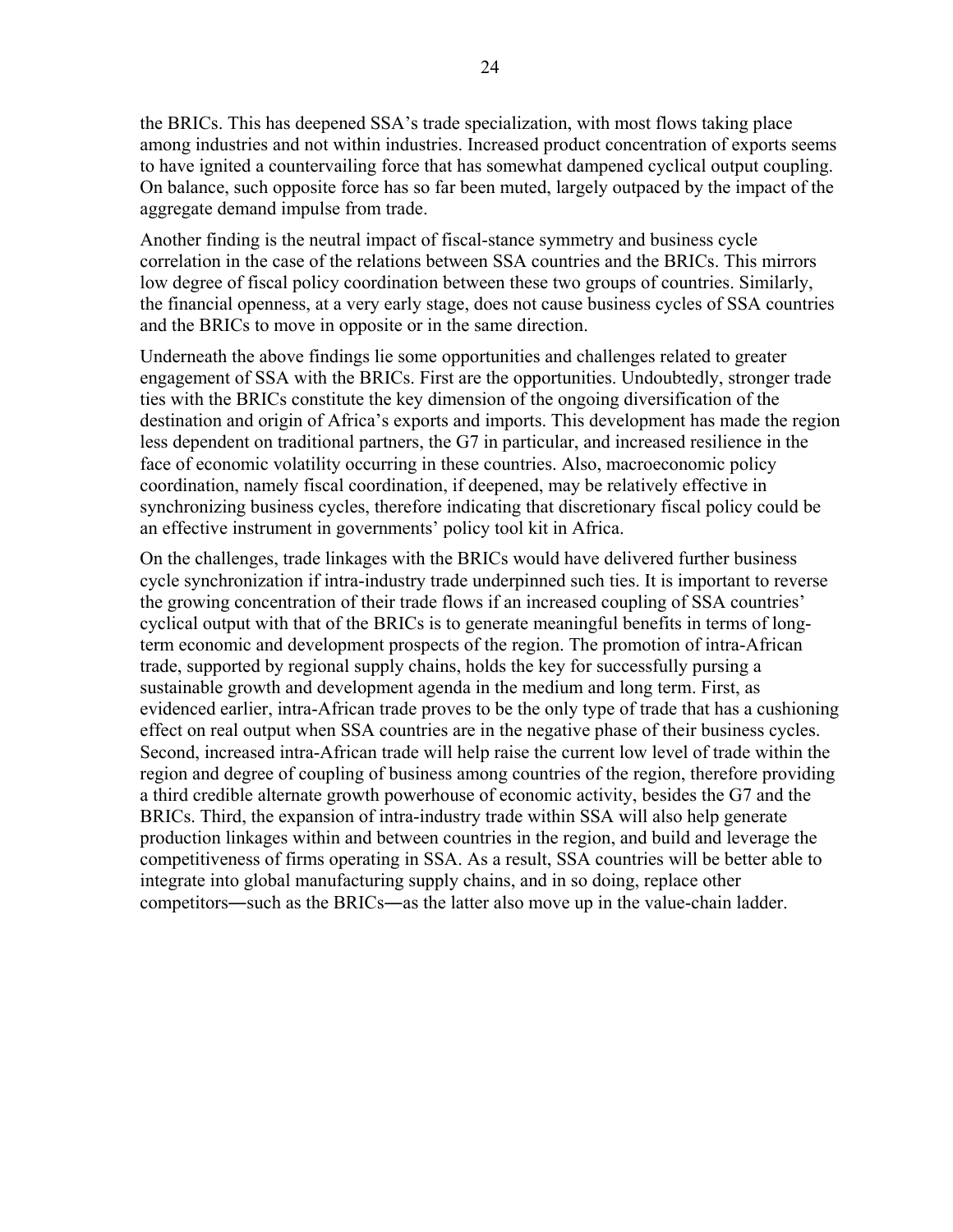#### **REFERENCES**

Ademola,O., A. Bankole, and A. Adewuyi, 2009, "China-Africa Trade Relations: Insight from AERC Scoping Studies," *European Journal of Development Research*, A.O., Vol. 21, No. 4, pp. 485-505.

Allen, F and G. D Gal, 2000, "Financial Contagion", *Journal of Political Economy*, Vol. 108, No. 1, pp. 1-33.

Backus, D. K, P. J. Kehoe and F.E. Kydland, 1992, "International Real Business Cycles", *Journal of Political Economy*, Vol. 100, No. 4, pp. 745-75

Baxter, M. and M.A. Kouparitsas, 2005, "Determinants of Business Cycle Co-movement: a Robust Analysis", *Journal of Monetary Economics*, Vol. 52, No. 1, pp. 113-57.

and R.G., King, 1999, "Measuring Business Cycles: Approximate Band-Pass Filters For Economic Time Series", *Review of Economics and Statistics*, Vol. 81, No. 4, pp. 575-93.

Böwer, U. and C. Guillemineau, 2006, "Determinants of Business Cycle Synchronization across Euro Area Countries," Working Paper Series No. 0587 (Frankfurt: European Central Bank).

Broadman, H. G., 2007, Africa's Silk Road: China and India's New Economic Frontier. (Washington: World Bank).

Calderon, C., A. Chong, and E. Stein, 2007, "Trade Intensity and Business Cycle Synchronization: Are Developing Countries any Different*?" Journal of International Economics*, Vol. 71, pp. 2-21.

Darvas, Z., A.K. Rose and G. Szapary, 2005, "Fiscal Divergence and Business Cycle Synchronization: Irresponsibility Is Idiosyncratic", NBER Working Paper No. 11580 (Cambridge, Massachusetts: National Bureau of Economic Research).

Drummond, P. and E. Xue Liu, 2013, "Africa's Rising Exposure to China: How Large Are Spillovers Through Trade?" IMF Working Paper, Forthcoming (Washington: International Monetary Fund).

Frankel, J. and A. Rose, 1997, "Is EMU More Justifiable ex post than ex ante?", *European Economic Review*, Vol. 41, pp. 753-60.

\_\_\_\_\_\_\_\_\_\_\_\_\_\_\_\_\_\_, 1998, "The Endogeneity of the Optimum Currency Area Criteria", *Economic Journal*, Vol. 108, pp. 1009-25.

Gurara, Zerfu Daniel and Mthuli Ncube, 2013, "Global Economic Spillovers to Africa-A GVAR Approach" Working Paper Series 981, African Development Bank, Tunis, Tunisia.

Hodrick, R. J. and E. C. Prescott, 1997, "Postwar U.S. Business Cycles: An Empirical Investigation", *Journal of Money, Credit and Banking*, Vol. 29, No. 1, pp. 1-16.

Imbs, J., 2004, "Trade, Finance, Specialization and Synchronization", *Review of Economics and Statistics*, Vol. 86, No. 3, pp. 723-34.